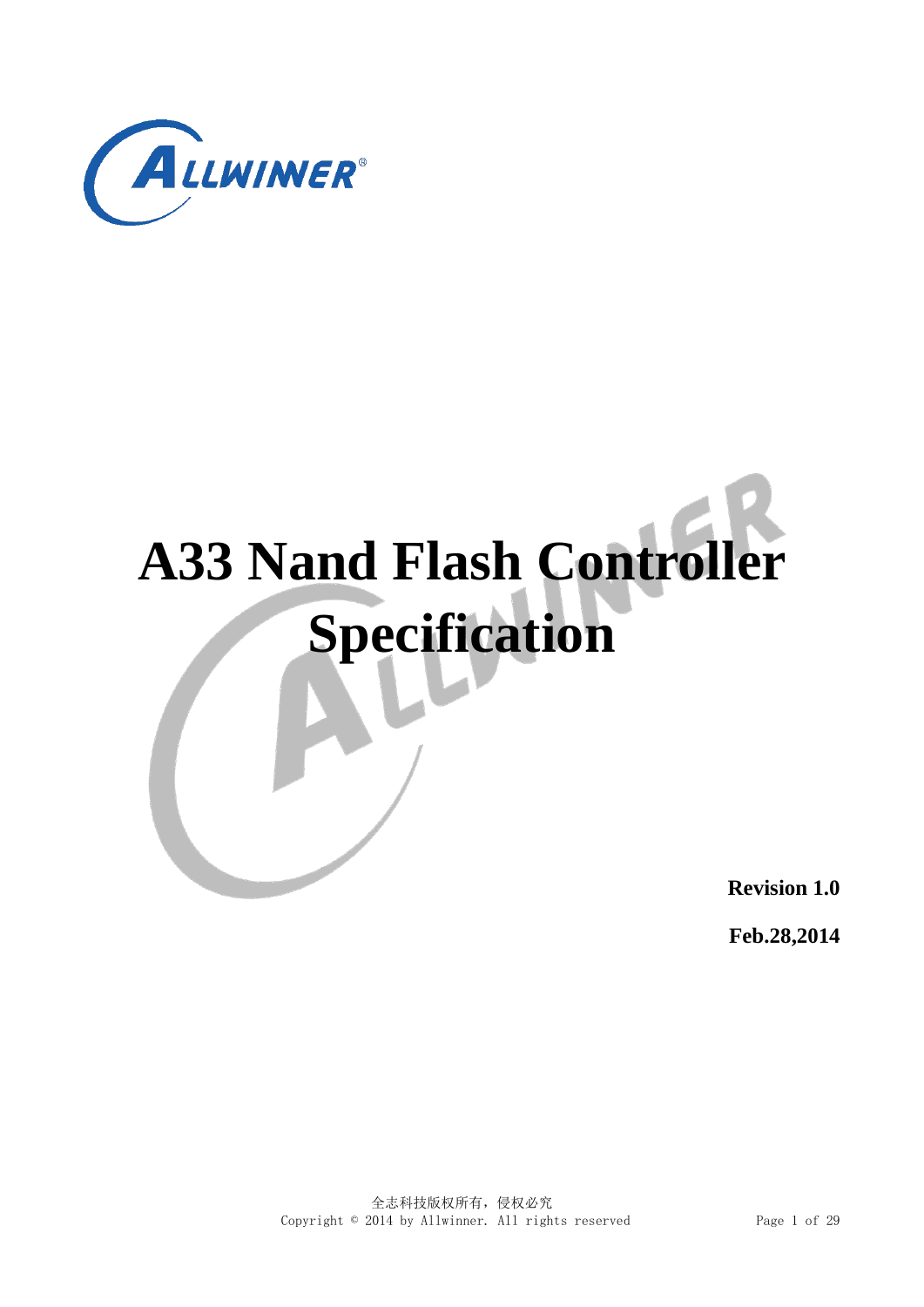

# <span id="page-1-0"></span>**DECLARATION**

THIS DOCUMENTATION IS THE ORIGINAL WORK AND COPYRIGHTED PROPERTY OF ALLWINNER TECHNOLOGY ("ALLWINNER"). REPRODUCTION IN WHOLE OR IN PART MUST OBTAIN THE WRITTEN APPROVAL OF ALLWINNER AND GIVE CLEAR ACKNOWLEDGEMENT TO THE COPYRIGHT OWNER.

THE PURCHASED PRODUCTS, SERVICES AND FEATURES ARE STIPULATED BY THE CONTRACT MADE BETWEEN ALLWINNER AND THE CUSTOMER. PLEASE READ THE TERMS AND CONDITIONS OF THE CONTRACT AND RELEVANT INSTRUCTIONS CAREFULLY BEFORE USING, AND FOLLOW THE INSTRUCTIONS IN THIS DOCUMENTATION STRICTLY. ALLWINNER ASSUMES NO RESPONSIBILITY FOR THE CONSEQUENCES OF IMPROPER USE(INCLUDING BUT NOT LIMITED TO OVERVOLTAGE, OVERCLOCK, OR EXCESSIVE TEMPERATURE).

THE INFORMATION FURNISHED BY ALLWINNER IS PROVIDED JUST AS A REFERENCE OR TYPICAL APPLICATIONS, ALL STATEMENTS, INFORMATION, AND RECOMMENDATIONS IN THIS DOCUMENT DO NOT CONSTITUTE A WARRANTY OF ANY KIND, EXPRESS OR IMPLIED. ALLWINNER RESERVES THE RIGHT TO MAKE CHANGES IN CIRCUIT DESIGN AND/OR SPECIFICATIONS AT ANY TIME WITHOUT NOTICE.

NOR FOR ANY INFRINGEMENTS OF PATENTS OR OTHER RIGHTS OF THE THIRD PARTIES WHICH MAY RESULT FROM ITS USE. NO LICENSE IS GRANTED BY IMPLICATION OR OTHERWISE UNDER ANY PATENT OR PATENT RIGHTS OF ALLWINNER.

THIRD PARTY LICENCES MAY BE REQUIRED TO IMPLEMENT THE SOLUTION/PRODUCT. CUSTOMERS SHALL BE SOLELY RESPONSIBLE TO OBTAIN ALL APPROPRIATELY REQUIRED THIRD PARTY LICENCES. ALLWINNER SHALL NOT BE LIABLE FOR ANY LICENCE FEE OR ROYALTY DUE IN RESPECT OF ANY REQUIRED THIRD PARTY LICENCE. ALLWINNER SHALL HAVE NO WARRANTY, INDEMNITY OR OTHER OBLIGATIONS WITH RESPECT TO MATTERS COVERED UNDER ANY REQUIRED THIRD PARTY LICENCE.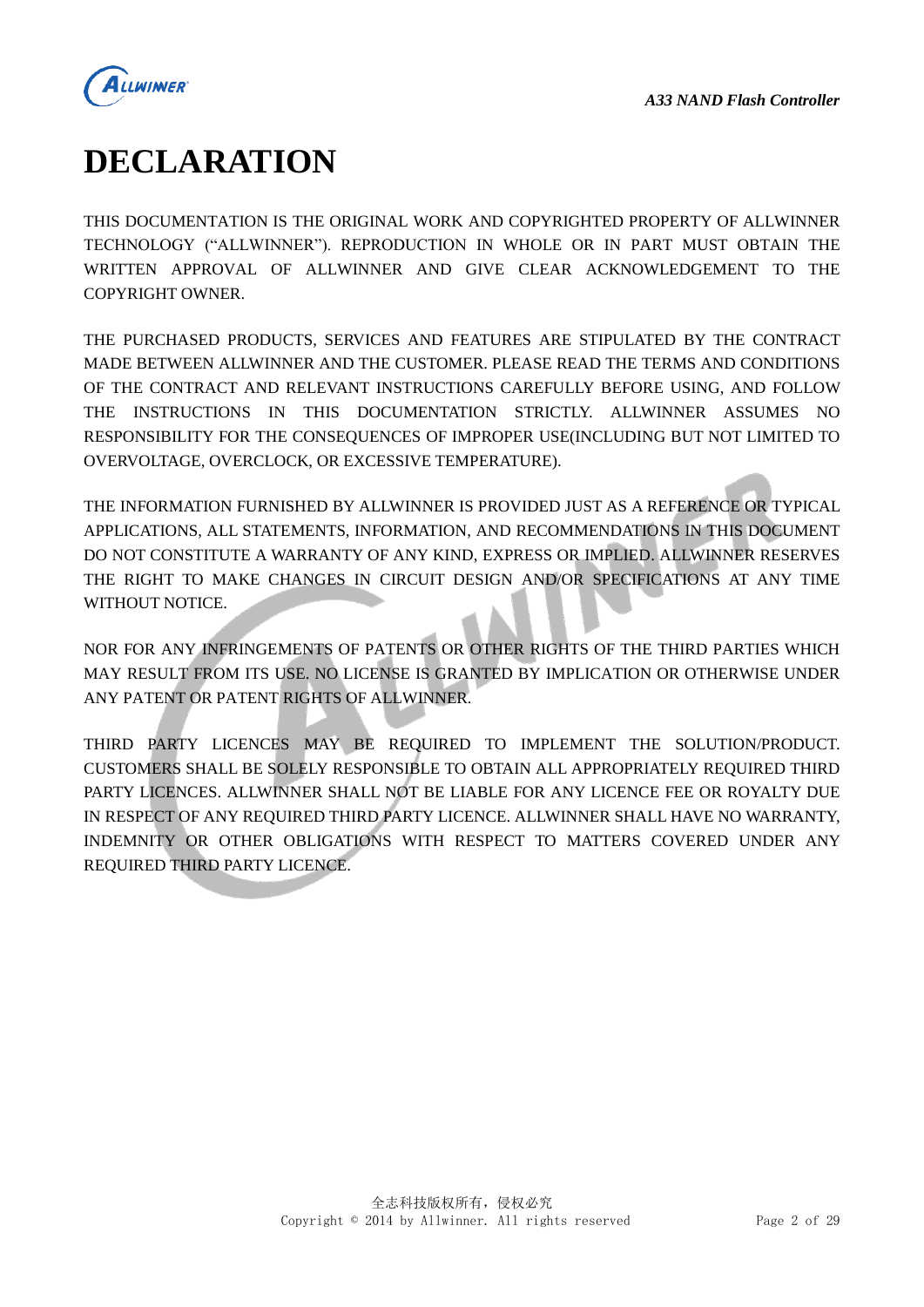

# <span id="page-2-0"></span>**Revision History**

| <b>Version</b> | Date         | Author | <b>Reviewer</b> | <b>Description</b> |
|----------------|--------------|--------|-----------------|--------------------|
| 1.0            | Feb.28, 2014 |        |                 |                    |
|                |              |        |                 |                    |

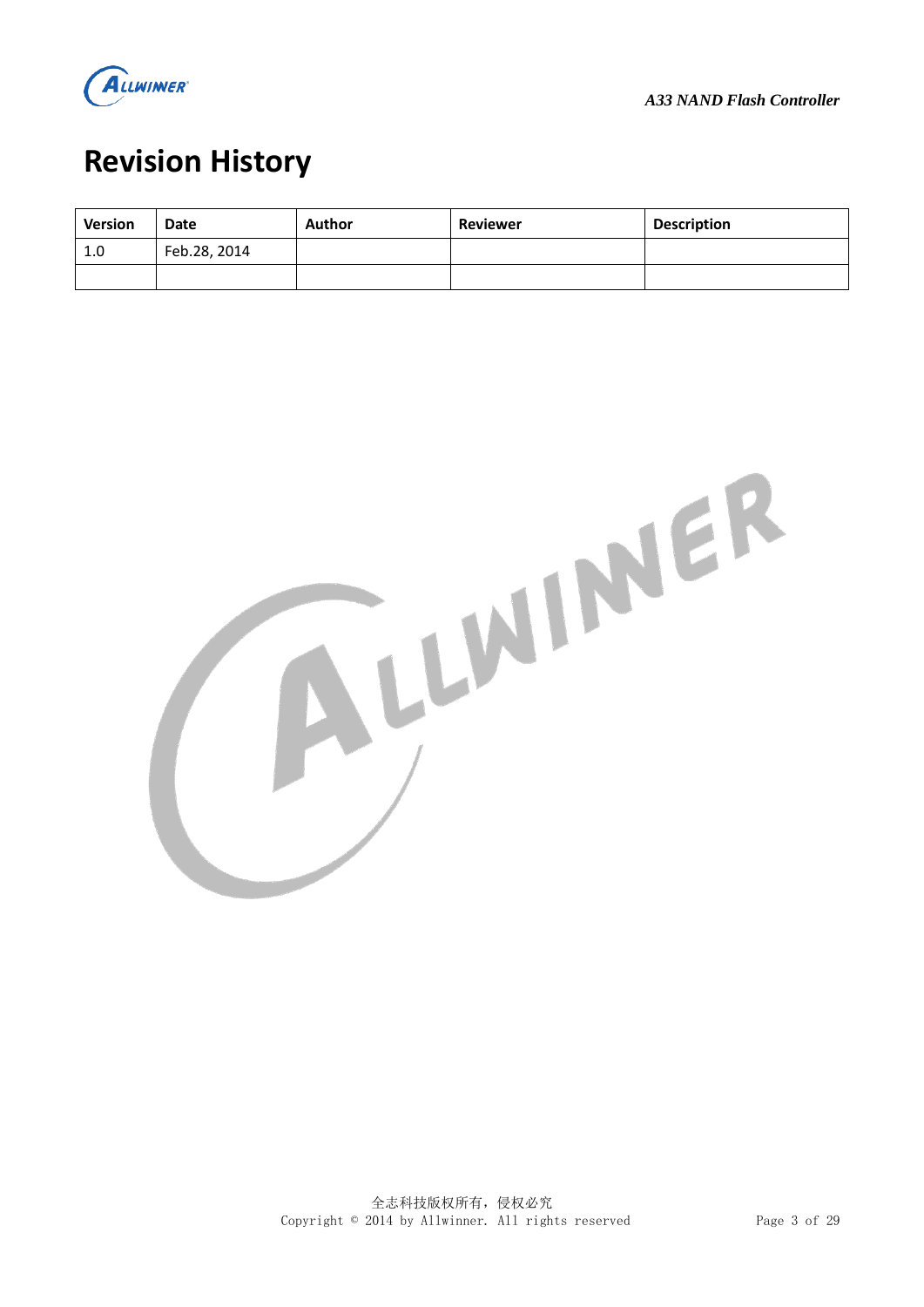

# **Table of Contents**

| .25 |
|-----|
|     |
|     |
|     |
|     |
|     |
|     |
|     |
|     |
|     |
|     |
|     |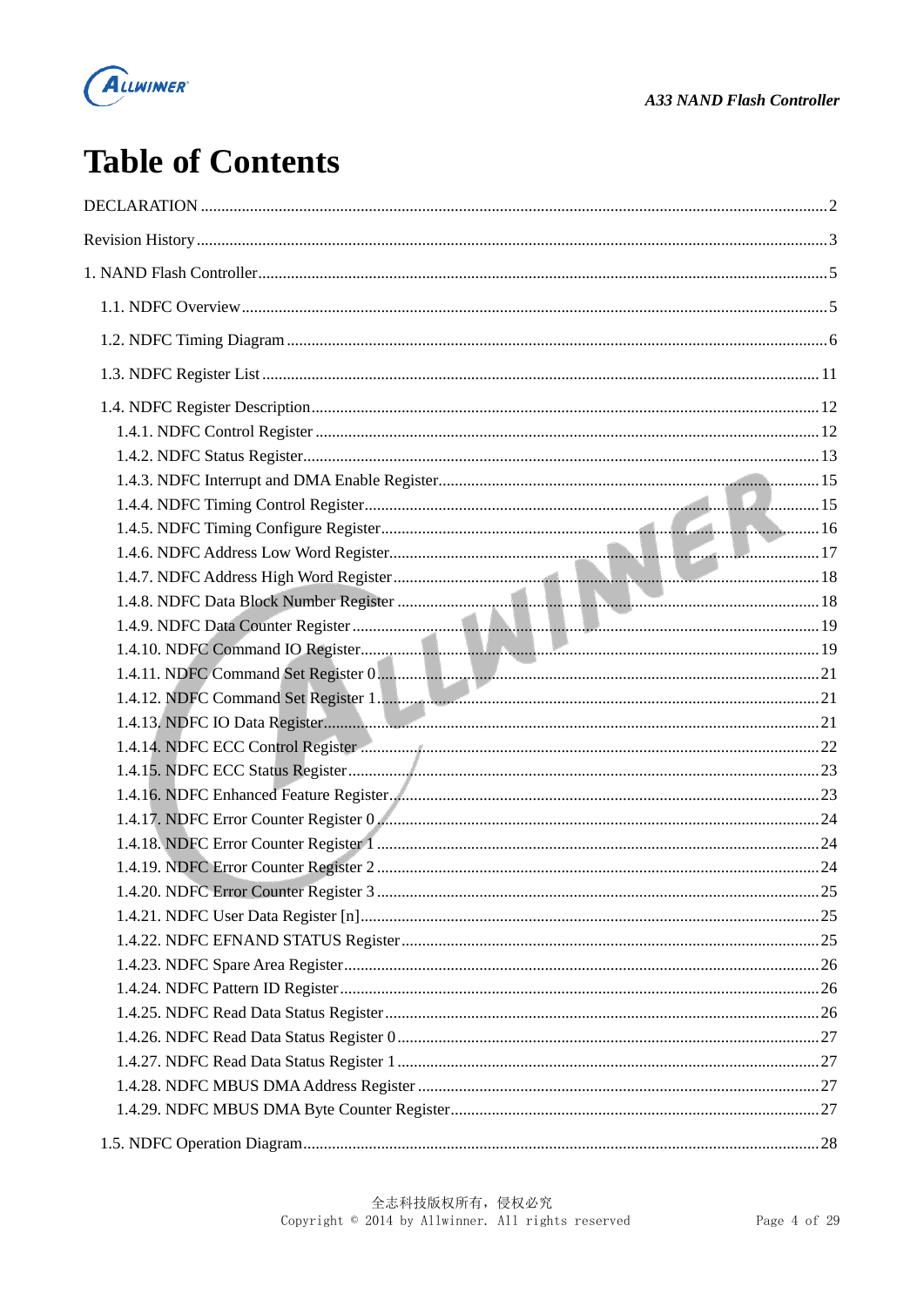

# <span id="page-4-0"></span>**1. NAND Flash Controller**

## <span id="page-4-1"></span>**1.1. NDFC Overview**

The NDFC is the NAND Flash Controller which supports all NAND/MLC flash memory available in the market. New type flash can be supported by software re-configuration.

The On-the-fly error correction code (ECC) is built-in NDFC for enhancing reliability. BCH is implemented and it can detect and correct up to 64 bits error per 512 or 1024 bytes data. The on chip ECC and parity checking circuitry of NDFC frees CPU for other tasks. The ECC function can be disabled by software.

The data can be transferred by DMA or by CPU memory-mapped IO method. The NDFC provides automatic timing control for reading or writing external Flash. The NDFC maintains the proper relativity for CLE, CE# and ALE control signal lines. Three kinds of modes are supported for serial read access. The conventional serial access is mode 0 and mode 1 is for EDO type and mode 2 for extension EDO type. NDFC can monitor the status of R/B# signal line.

Block management and wear leveling management are implemented in software.

The NDFC includes the following features:

- Supports all SLC/MLC/TLC flash and EF-NAND memory available in the market
- Software configure seed for randomize engine
- Software configure method for adaptability to a variety of system and memory types
- Supports 8-bit data bus width
- $\bullet$  Supports 1024, 2048, 4096, 8192, 16384 bytes size per page
- Supports 3.3V voltage supply Flash
- Supports conventional and EDO serial access method for serial reading Flash
- On-the-fly BCH error correction code can correct up to 64 bits per 512 or 1024 bytes
- Corrected Error bits number information report
- ECC automatic disable function for all 0xff data
- NDFC status information is reported by its' registers and interrupt is supported
- One Command FIFO
- External DMA is supported for transferring data
- Two 256x32-bit RAM for Pipeline procession
- Supports SDR, DDR and Toggle NAND
- Supports self –debug for NDFC debug

The system block diagram of the NDFC is shown as follows.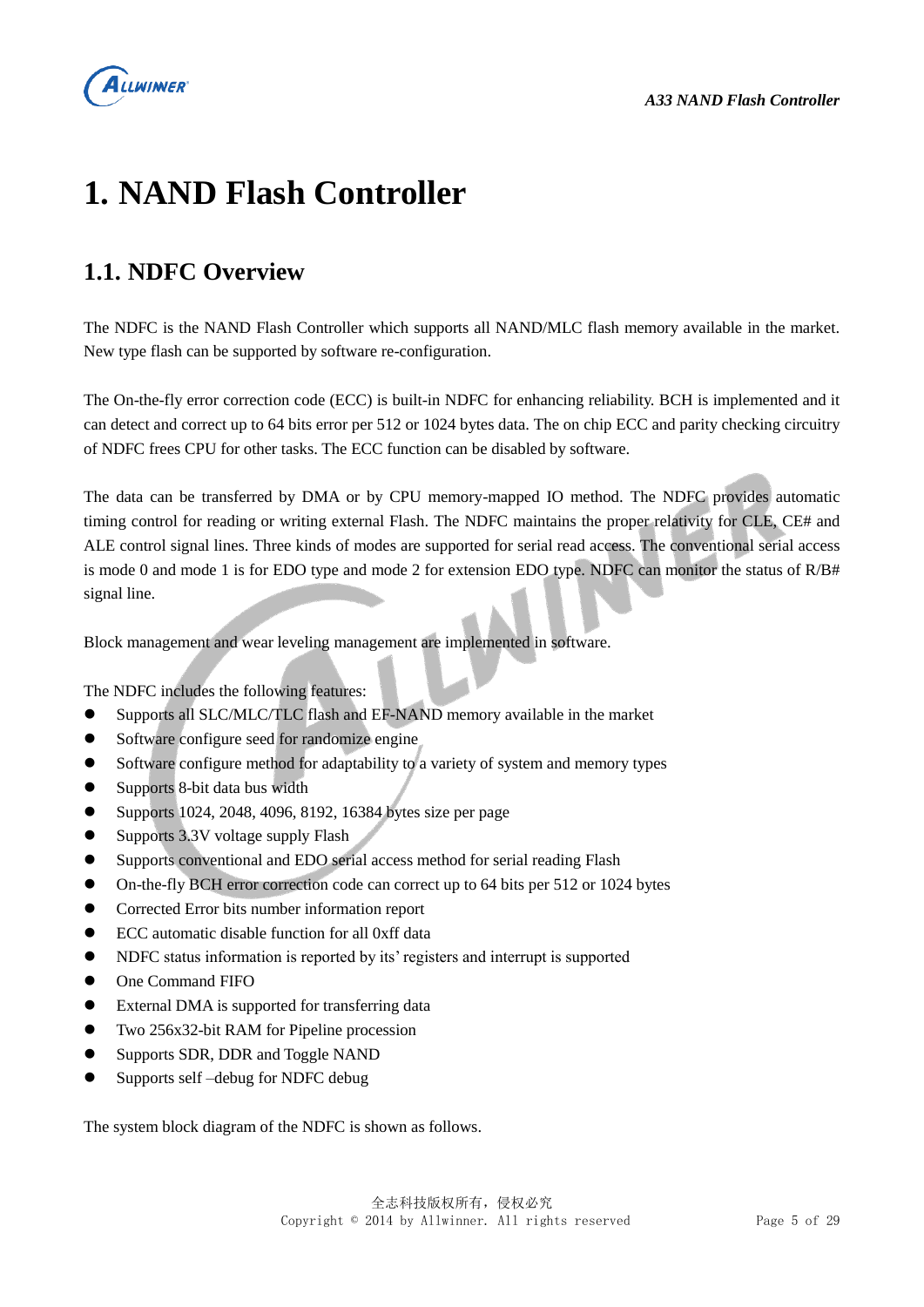



# <span id="page-5-0"></span>**1.2. NDFC Timing Diagram**

Typically, there are two kinds of serial access method. One method is conventional method which fetching data at the rise edge of NDFC\_RE# signal line. Another one is EDO type which fetching data at the next fall edge of NDFC\_RE# signal line.

Conventional Serial Access after Read Cycle (SAM0):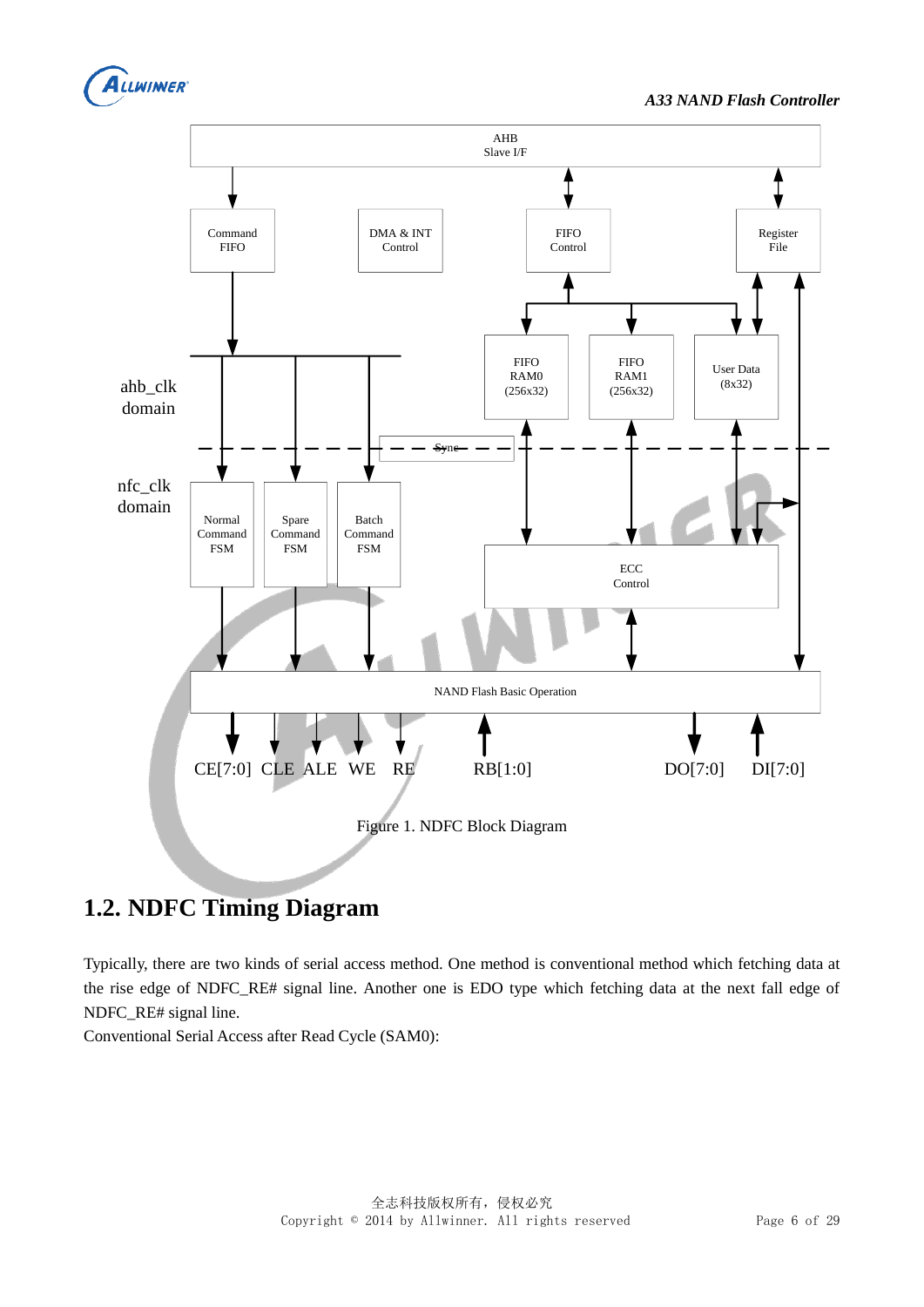



Figure 2. Conventional Serial Access Cycle Diagram (SAM0)

EDO type Serial Access after Read Cycle (SAM1): NDFC\_CLE



Figure 4. Extending EDO type Serial Access Mode (SAM2)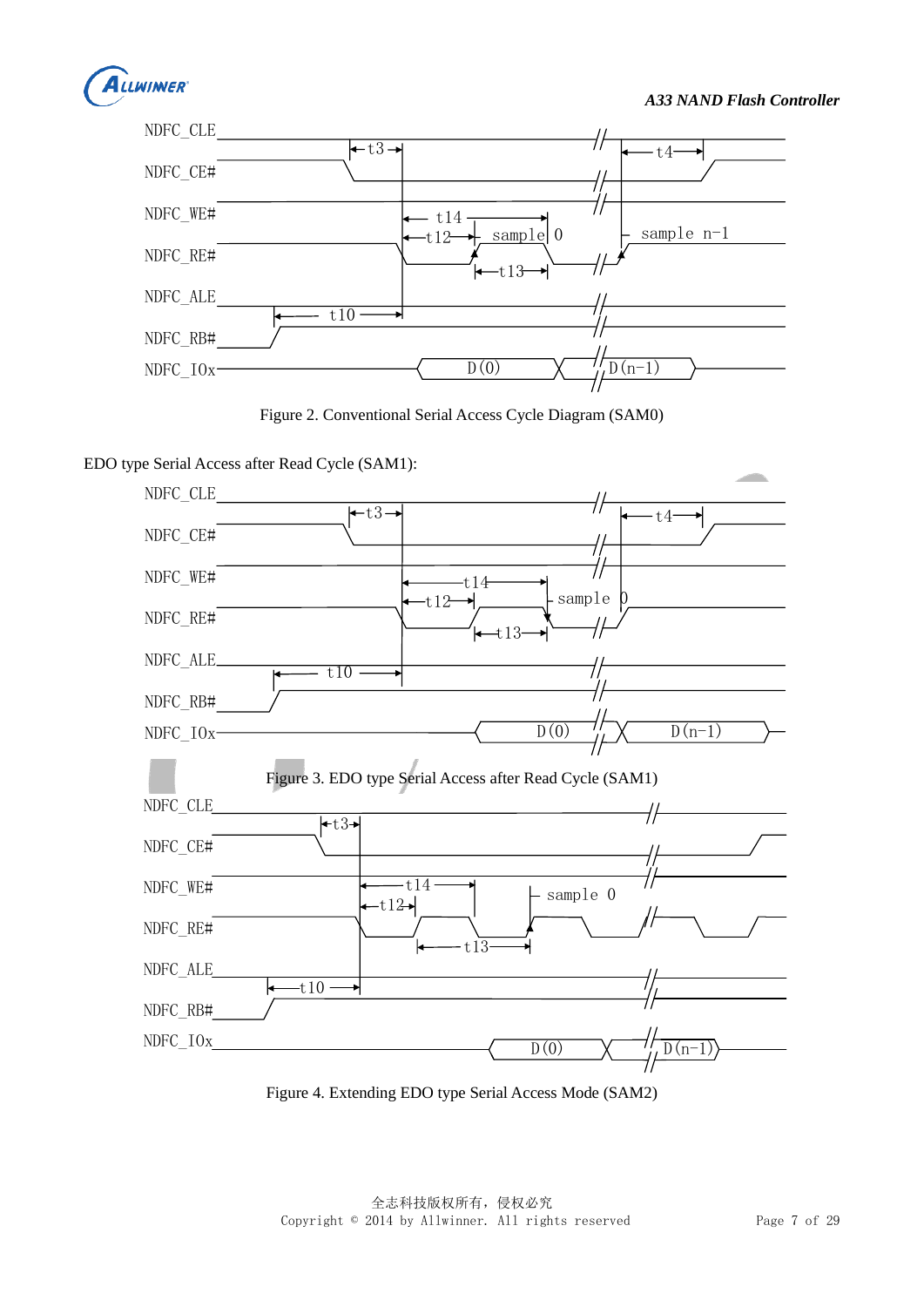



Figure 7. Write Data to Flash Cycle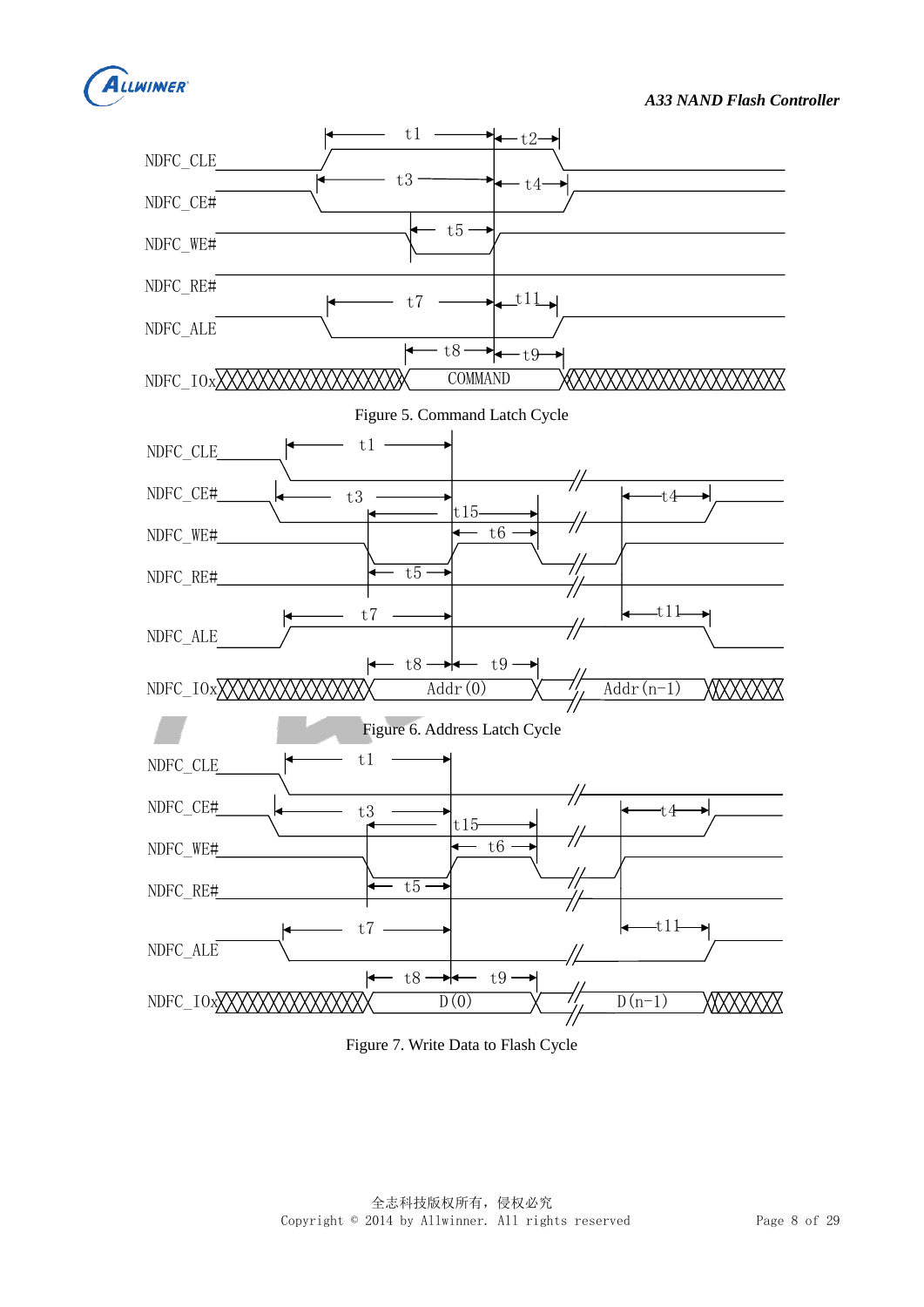

*A33 NAND Flash Controller*



Figure 10. RE# high to WE# low Timing Diagram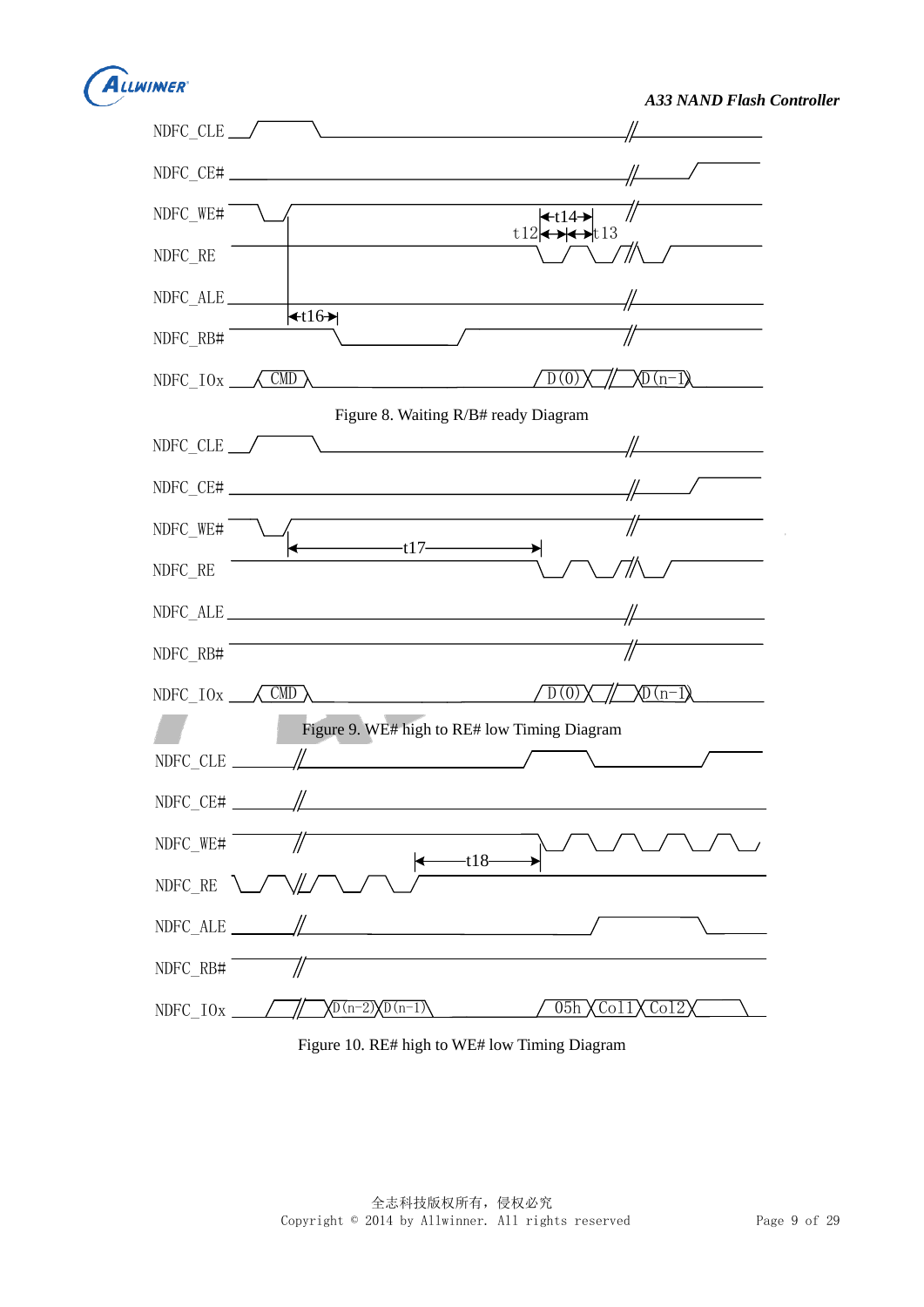

 $\overline{\phantom{a}}$ 



Figure 11. Address to Data Loading Timing Diagram

Timing cycle list:

| ID              | <b>Parameter</b>               | <b>Timing</b>   | <b>Notes</b>                                       |
|-----------------|--------------------------------|-----------------|----------------------------------------------------|
| T1              | NDFC_CLE setup time            | 2T              |                                                    |
| T <sub>2</sub>  | NDFC_CLE hold time             | 2T              |                                                    |
| T <sub>3</sub>  | NDFC_CE setup time             | 2T              |                                                    |
| T <sub>4</sub>  | NDFC CE hold time              | $2\overline{T}$ |                                                    |
| T <sub>5</sub>  | NDFC_WE# pulse width           | T               |                                                    |
| T <sub>6</sub>  | NDFC WE# hold time             | $\mathbf T$     |                                                    |
| T7              | NDFC_ALE setup time            | 2T              |                                                    |
| T <sub>8</sub>  | Data setup time                | T               |                                                    |
| T <sub>9</sub>  | Data hold time                 | T.              |                                                    |
| T10             | Ready to NDFC RE#<br>low       | 3T              |                                                    |
| <b>T11</b>      | NDFC ALE hold time             | 2T              |                                                    |
| T <sub>12</sub> | NDFC_RE# pulse width           | $\mathbf T$     |                                                    |
| T <sub>13</sub> | NDFC RE# hold time             | T               |                                                    |
| T14             | Read cycle time                | 2T              |                                                    |
| T <sub>15</sub> | Write cycle time               | 2T              |                                                    |
| T16             | NDFC_WE#<br>high<br>to         | tWB             | timing<br>Specified<br>by<br>configure<br>register |
|                 | $R/B#$ busy                    |                 | (NDFC_TIMING_CFG)                                  |
| T17             | NDFC_WE#<br>high<br>to         | tWHR            | Specified<br>timing<br>by<br>configure<br>register |
|                 | NDFC RE# low                   |                 | (NDFC_TIMING_CFG)                                  |
| T18             | NDFC_RE#<br>high<br>to         | tRHW            | Specified<br>by<br>timing<br>configure<br>register |
|                 | NDFC WE# low                   |                 | (NDFC_TIMING_CFG)                                  |
| T19             | <b>Address to Data Loading</b> | tADL            | Specified<br>by<br>configure<br>timing<br>register |
|                 | time                           |                 | (NDFC_TIMING_CFG)                                  |

Notes: T is the cycle of internal clock.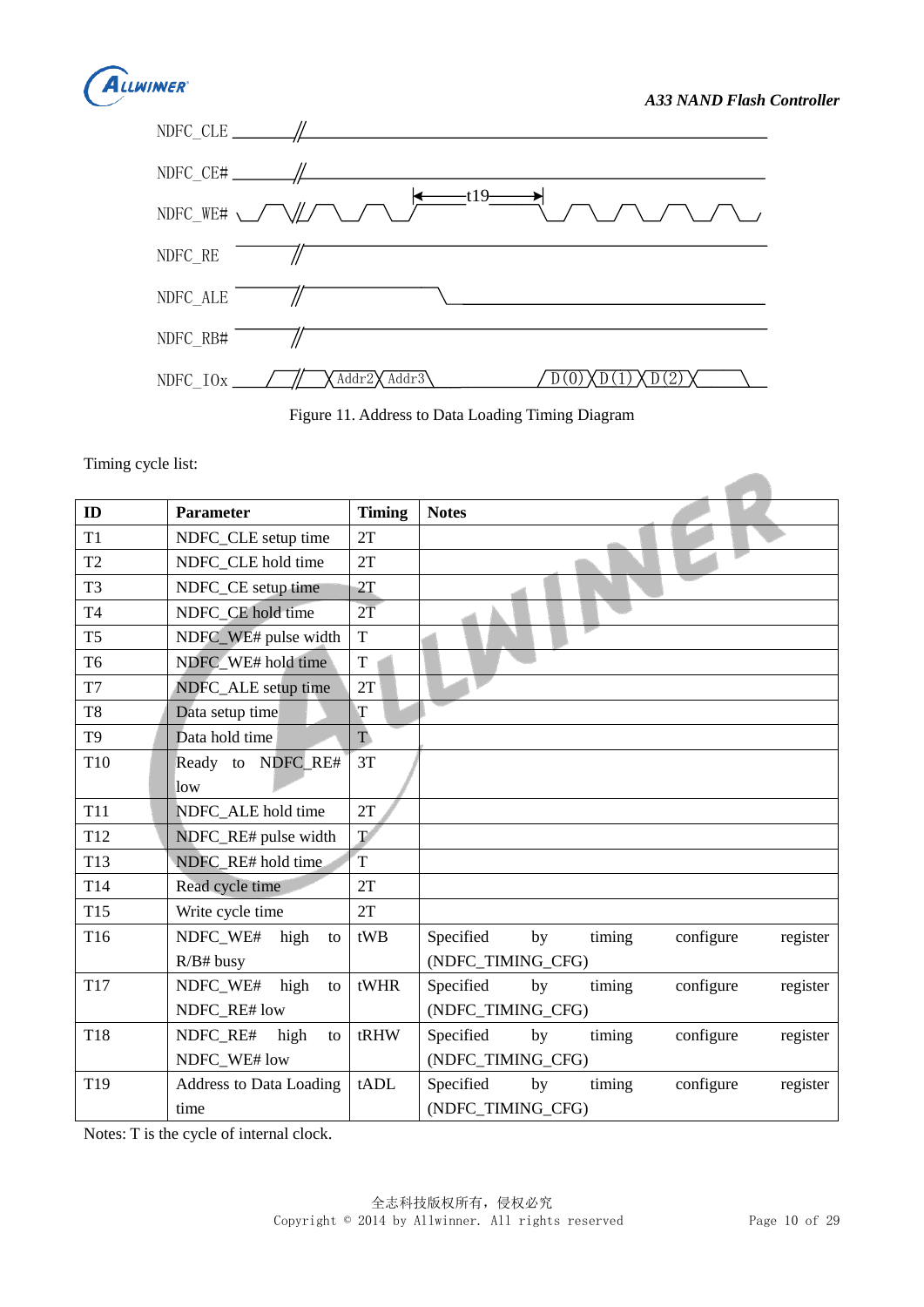

# <span id="page-10-0"></span>**1.3. NDFC Register List**

| <b>Module Name</b>   | <b>Base Address</b> |                                             |
|----------------------|---------------------|---------------------------------------------|
| <b>NDFC</b>          | 0x01C03000          |                                             |
|                      |                     |                                             |
| <b>Register Name</b> | <b>Offset</b>       | <b>Description</b>                          |
| NDFC_CTL             | 0x00                | NDFC Configure and Control                  |
| NDFC_ST              | 0x04                | <b>NDFC</b> Status Information              |
| NDFC_INT             | 0x08                | <b>NDFC</b> Interrupt Control               |
| NDFC_TIMING_CTL      | 0x0C                | <b>NDFC Timing Control</b>                  |
| NDFC_TIMING_CFG      | 0x10                | NDFC Timing Configure                       |
| NDFC_ADDR_LOW        | 0x14                | <b>NDFC Low Word Address</b>                |
| NDFC_ADDR_HIGH       | 0x18                | NDFC High Word Address                      |
| NDFC_BLOCK_NUM       | 0x1C                | <b>NDFC Data Block Number</b>               |
| NDFC_CNT             | 0x20                | NDFC Data Counter for Data Transfer         |
| NDFC_CMD             | 0x24                | Set up NDFC Commands                        |
| NDFC_RCMD_SET        | 0x28                | Read Command Set for Vendor's NAND Memory   |
| NDFC_WCMD_SET        | 0x2C                | Write Command Set for Vendor's NAND Memory  |
| NDFC_ECC_CTL         | 0x34                | <b>ECC Configure and Control</b>            |
| NDFC_ECC_ST          | 0x38                | <b>ECC</b> Status and Operation Information |
| NDFC_EFR             | 0x3C                | <b>Enhanced Feature Register</b>            |
| NDFC_ERR_CNT0        | 0x40                | Corrected Error Bit Counter0                |
| NDFC_ERR_CNT1        | 0x44                | Corrected Error Bit Counter1                |
| NDFC_USER_DATAn      | $0x50+4*n$          | User Data Field Register n (n from 0 to 15) |
| NDFC_EFNAND_STA      | 0x90                | <b>EFNAND Status Register</b>               |
| NDFC_SPARE_AREA      | 0xA0                | Spare Area Configure Register               |
| NDFC_PAT_ID          | 0xA4                | Pattern ID Register                         |
| NDFC_RDATA_STA_CTL   | 0xA8                | Read Data Status Control Register           |
| NDFC_RDATA_STA_0     | 0xAC                | Read Data Status Register0                  |
| NDFC_RDATA_STA_1     | 0xB0                | Read Data Status Register1                  |
| NDFC_MDMA_ADDR       | 0xC0                | <b>MBUS DMA Address Register</b>            |
| NDFC_MDMA_CNT        | 0xC4                | <b>MBUS DMA Data Counter Register</b>       |
| NDFC_IO_DATA         | 0x300               | Data Input/Output Port                      |
| RAM0_BASE            | 0x400               | 1024 Bytes RAM0 Base                        |
| RAM1_BASE            | 0x800               | 1024 Bytes RAM1 Base                        |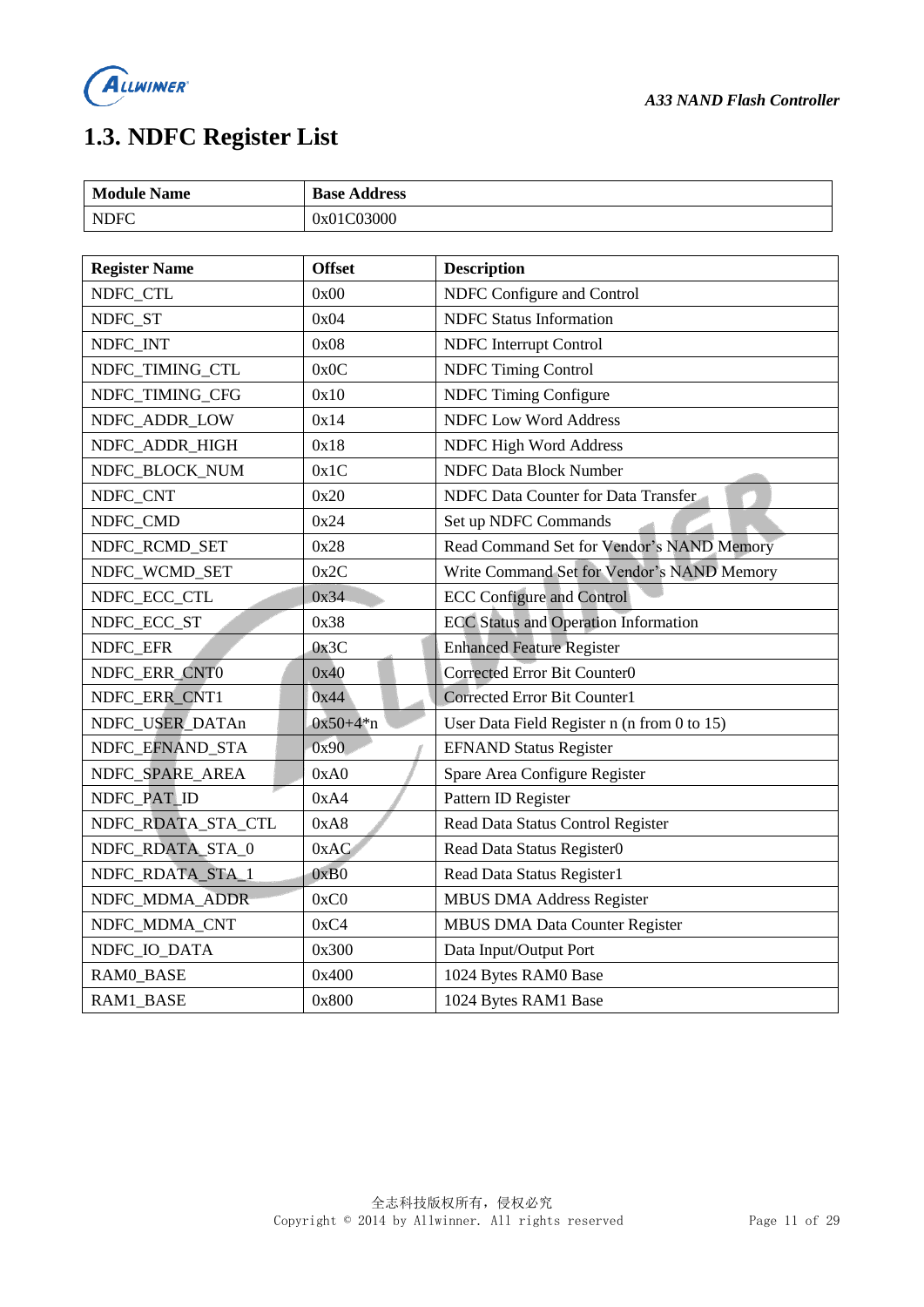

# <span id="page-11-0"></span>**1.4. NDFC Register Description**

#### <span id="page-11-1"></span>**1.4.1. NDFC Control Register**

|              |                   |                  | <b>Register Name: NDFC_CTL</b>                                      |
|--------------|-------------------|------------------|---------------------------------------------------------------------|
| Offset: 0x00 |                   |                  | Default Value: 0x0000_0000                                          |
| <b>Bit</b>   | <b>Read/Write</b> | <b>Default</b>   | <b>Description</b>                                                  |
| 31:28        | $\overline{ }$    |                  |                                                                     |
|              |                   |                  | NDFC_CE_SEL                                                         |
|              |                   |                  | Chip Select for 8 NAND Flash Chips                                  |
|              |                   |                  | 0 -7: NDFC Chip Select Signal 0-7 is selected                       |
|              |                   |                  | 8-15: NDFC CS[7:0] not selected. GPIO pins can be used for CS. NDFC |
| 27:24        | R/W               | $\boldsymbol{0}$ | can support up to 16 CS.                                            |
| 23:22        | $\overline{1}$    |                  |                                                                     |
|              |                   |                  | NDFC_DDR_RM                                                         |
|              |                   |                  | <b>DDR Repeat Data Mode</b>                                         |
|              |                   |                  | 0: Lower byte                                                       |
| 21           | R/W               | $\boldsymbol{0}$ | 1: Higher byte                                                      |
|              |                   |                  | NDFC_DDR_REN                                                        |
|              |                   |                  | <b>DDR Repeat Enable</b>                                            |
|              |                   |                  | 0: Disable                                                          |
| 20           | R/W               | $\overline{0}$   | 1: Enable                                                           |
|              |                   |                  | NF_TYPE                                                             |
|              |                   |                  | <b>NAND Flash Type</b>                                              |
|              |                   |                  | 00: Normal SDR NAND                                                 |
|              |                   |                  | 01: Reserved                                                        |
|              |                   |                  | 10: ONFI DDR NAND                                                   |
| 19:18        | R/W               | $\overline{0}$   | 11: Toggle DDR NAND                                                 |
|              |                   |                  | NDFC_CLE_POL                                                        |
|              |                   |                  | NDFC Command Latch Enable (CLE) Signal Polarity Select              |
|              |                   |                  | 0: High active                                                      |
| 17           | R/W               | $\overline{0}$   | 1: Low active                                                       |
|              |                   |                  | NDFC_ALE_POL                                                        |
|              |                   |                  | NDFC Address Latch Enable (ALE) Signal Polarity Select              |
|              |                   |                  | 0: High active                                                      |
| 16           | R/W               | $\boldsymbol{0}$ | 1: Low active                                                       |
|              |                   |                  | NDFC_DMA_TYPE                                                       |
|              |                   |                  | 0: Dedicated DMA                                                    |
| 15           | R/W               | $\boldsymbol{0}$ | 1: Normal DMA                                                       |
|              |                   |                  | NDFC_RAM_METHOD                                                     |
|              |                   |                  | Access internal RAM method                                          |
| 14           | R/W               | $\boldsymbol{0}$ | 0: Access internal RAM by AHB bus                                   |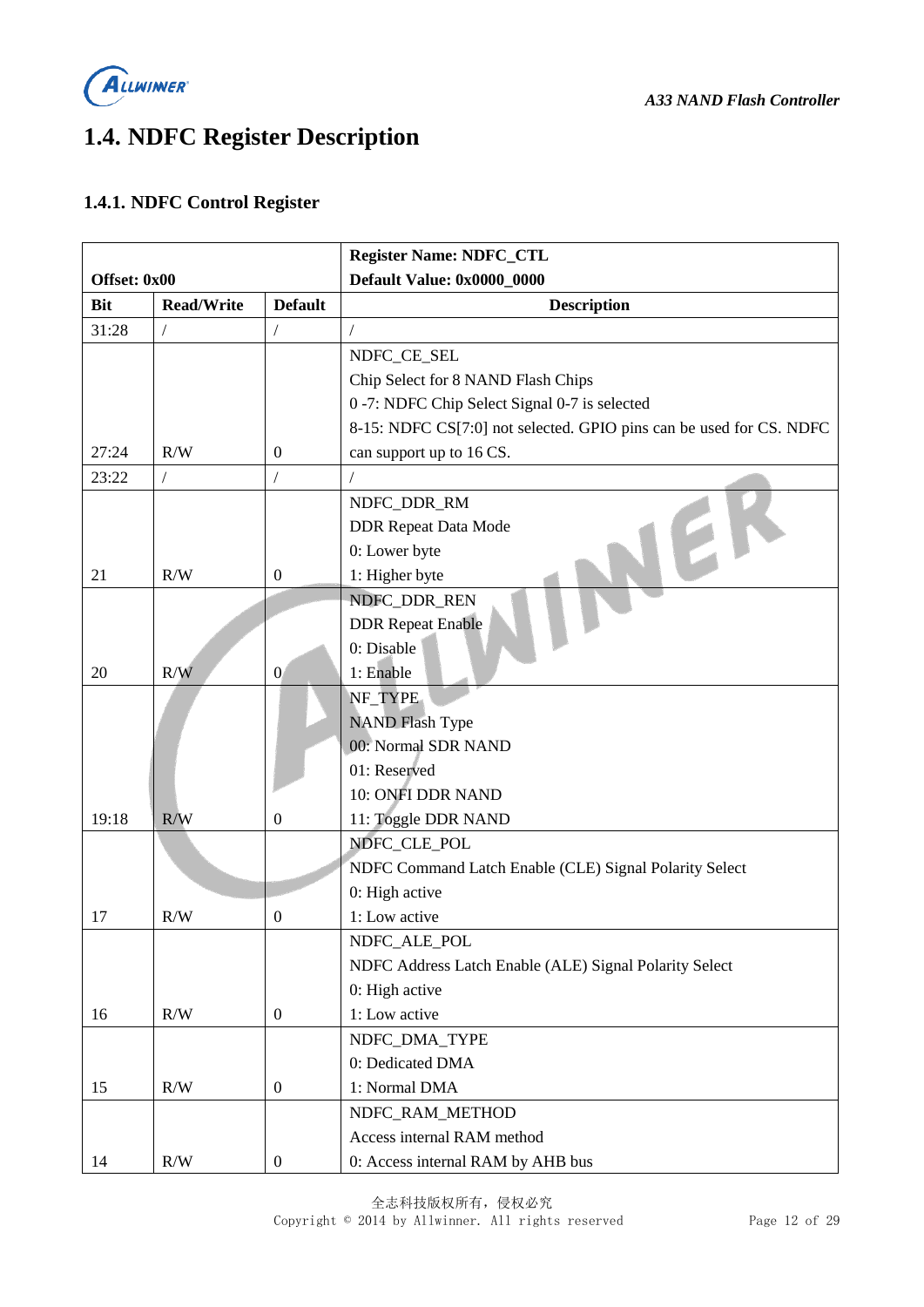

|                  |     |                  | 1: Access internal RAM by DMA bus                                      |
|------------------|-----|------------------|------------------------------------------------------------------------|
| 13:12            |     |                  |                                                                        |
|                  |     |                  | NDFC_PAGE_SIZE                                                         |
|                  |     |                  | 0x0: 1024 bytes                                                        |
|                  |     |                  | $0x1:2048$ bytes                                                       |
|                  |     |                  | 0x2: 4096 bytes                                                        |
|                  |     |                  | 0x3: 8192 bytes                                                        |
|                  |     |                  | 0x4: 16384 bytes                                                       |
| 11:8             | R/W | $\mathbf{0}$     | Notes: The page size is for main field data.                           |
| $\overline{7}$   |     |                  |                                                                        |
|                  |     |                  | NDFC_CE_ACT                                                            |
|                  |     |                  | Chip Select Signal CE# Control during NAND Operation                   |
|                  |     |                  | 0: De-active Chip Select Signal NDFC_CE# during data loading, serial   |
|                  |     |                  | access and other no operation stage for power consumption. NDFC        |
|                  |     |                  | automatic control Chip Select Signals.                                 |
| 6                | R/W | $\theta$         | 1: Chip select signal NDFC_CE# is always active after NDFC is enabled. |
| 5                |     |                  |                                                                        |
|                  |     |                  | NDFC_RB_SEL                                                            |
|                  |     |                  | NDFC External R/B Signal Select                                        |
|                  |     |                  | The value 0-3 selects the external R/B signal. The same R/B signal can |
| 4:3              | R/W | $\overline{0}$   | be used for multiple chip select flash.                                |
|                  |     |                  | NDFC_BUS_WIDTH                                                         |
|                  |     |                  | $0: 8$ -bit bus                                                        |
| 2                | R/W | $\mathbf{0}$     | $1:16$ -bit bus                                                        |
|                  |     |                  | NDFC_RESET                                                             |
|                  |     |                  | <b>NDFC Reset</b>                                                      |
| 1                | R/W | 0                | Write 1 to reset NDFC and clear to 0 after reset.                      |
|                  |     |                  | NDFC EN                                                                |
|                  |     |                  | <b>NDFC</b> Enable Control                                             |
|                  |     |                  | 0: Disable NDFC                                                        |
| $\boldsymbol{0}$ | R/W | $\boldsymbol{0}$ | 1: Enable NDFC                                                         |

## <span id="page-12-0"></span>**1.4.2. NDFC Status Register**

|              |                   |                | <b>Register Name: NDFC_ST</b>                                              |
|--------------|-------------------|----------------|----------------------------------------------------------------------------|
| Offset: 0x04 |                   |                | Default Value: 0x0000 0000                                                 |
| <b>Bit</b>   | <b>Read/Write</b> | <b>Default</b> | <b>Description</b>                                                         |
| 31:14        |                   |                |                                                                            |
|              |                   |                | NDFC RDATA STA 0                                                           |
|              |                   |                | 0: The number of bit 1 during current read operation is greater than       |
|              |                   |                | threshold value.                                                           |
| 13           | R                 |                | 1: The number of bit 1 during current read operation is less than or equal |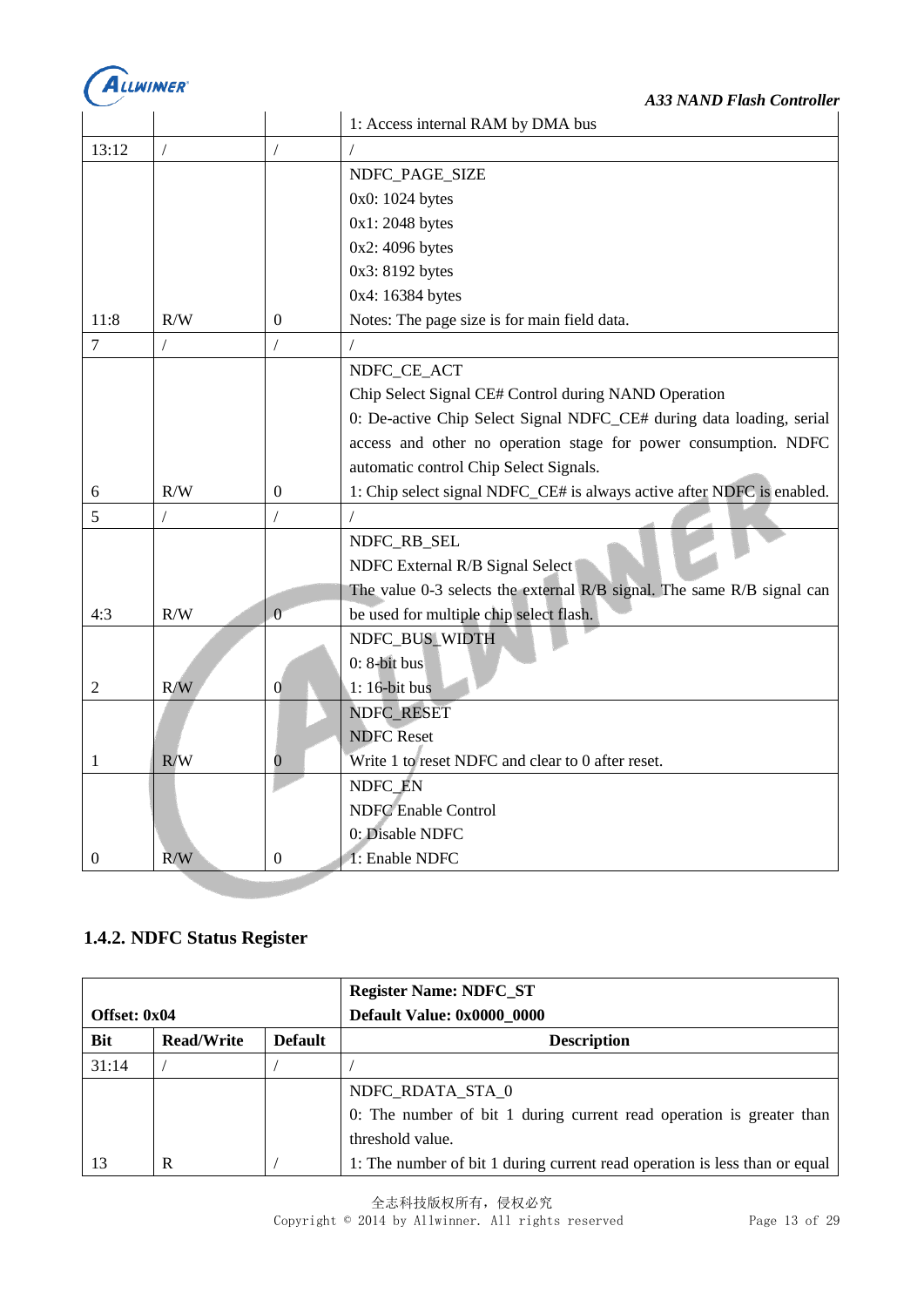

|     |              |                  | to threshold value.                                                        |
|-----|--------------|------------------|----------------------------------------------------------------------------|
|     |              |                  | This field is only valid when NDFC_RDATA_STA_EN is 1.                      |
|     |              |                  | The threshold value is configured in NDFC_RDATA_STA_TH.                    |
|     |              |                  | NDFC_RDATA_STA_1                                                           |
|     |              |                  | 0: The number of bit 0 during current read operation is greater than       |
|     |              |                  | threshold value.                                                           |
|     |              |                  | 1: The number of bit 0 during current read operation is less than or equal |
|     |              |                  | to threshold value.                                                        |
|     |              |                  | This field is only valid when NDFC_RDATA_STA_EN is 1.                      |
| 12  | R            |                  | The threshold value is configured in NDFC_RDATA_STA_TH.                    |
|     |              |                  | NDFC_RB_STATE3                                                             |
|     |              |                  | NAND Flash R/B 3 Line State                                                |
|     |              |                  | 0: NAND Flash in BUSY State                                                |
| 11  | R            |                  | 1: NAND Flash in READY State                                               |
|     |              |                  | NDFC_RB_STATE2                                                             |
|     |              |                  | NAND Flash R/B 2 Line State                                                |
|     |              |                  | 0: NAND Flash in BUSY State                                                |
| 10  | R            |                  | 1: NAND Flash in READY State                                               |
|     |              |                  | NDFC_RB_STATE1                                                             |
|     |              |                  | NAND Flash R/B 1 Line State                                                |
|     |              |                  | 0: NAND Flash in BUSY State                                                |
| 9   | $\mathbf R$  |                  | 1: NAND Flash in READY State                                               |
|     |              |                  | NDFC_RB_STATE0                                                             |
|     |              |                  | NAND Flash R/B 0 Line State                                                |
|     |              |                  | 0: NAND Flash in BUSY State                                                |
| 8   | $\mathbb{R}$ |                  | 1: NAND Flash in READY State                                               |
| 7:5 |              |                  |                                                                            |
|     |              |                  | NDFC_STA                                                                   |
|     |              |                  | 0: NDFC FSM in IDLE state                                                  |
|     |              |                  | 1: NDFC FSM in BUSY state                                                  |
|     |              |                  | When NDFC_STA is 0, NDFC can accept new command and process                |
| 4   | R            | $\theta$         | command.                                                                   |
|     |              |                  | NDFC_CMD_FIFO_STATUS                                                       |
|     |              |                  | 0: Command FIFO not full and can receive new command                       |
|     |              |                  | 1: Full and waiting NDFC to process commands in FIFO                       |
|     |              |                  | Since there is only one 32-bit FIFO for command. When NDFC latches         |
|     |              |                  | one command, command FIFO is free and can accept another new               |
| 3   | R            | $\mathbf{0}$     | command.                                                                   |
|     |              |                  | NDFC_DMA_INT_FLAG                                                          |
|     |              |                  | When it is 1, it means that a pending DMA is completed. It will be clear   |
|     |              |                  | after writing 1 to this bit or it will be automatically cleared before FSM |
| 2   | R/W          | $\boldsymbol{0}$ | processing an new command.                                                 |
|     |              |                  | NDFC_CMD_INT_FLAG                                                          |
|     | R/W          | $\boldsymbol{0}$ | When it is 1, it means that NDFC has finished one Normal Command           |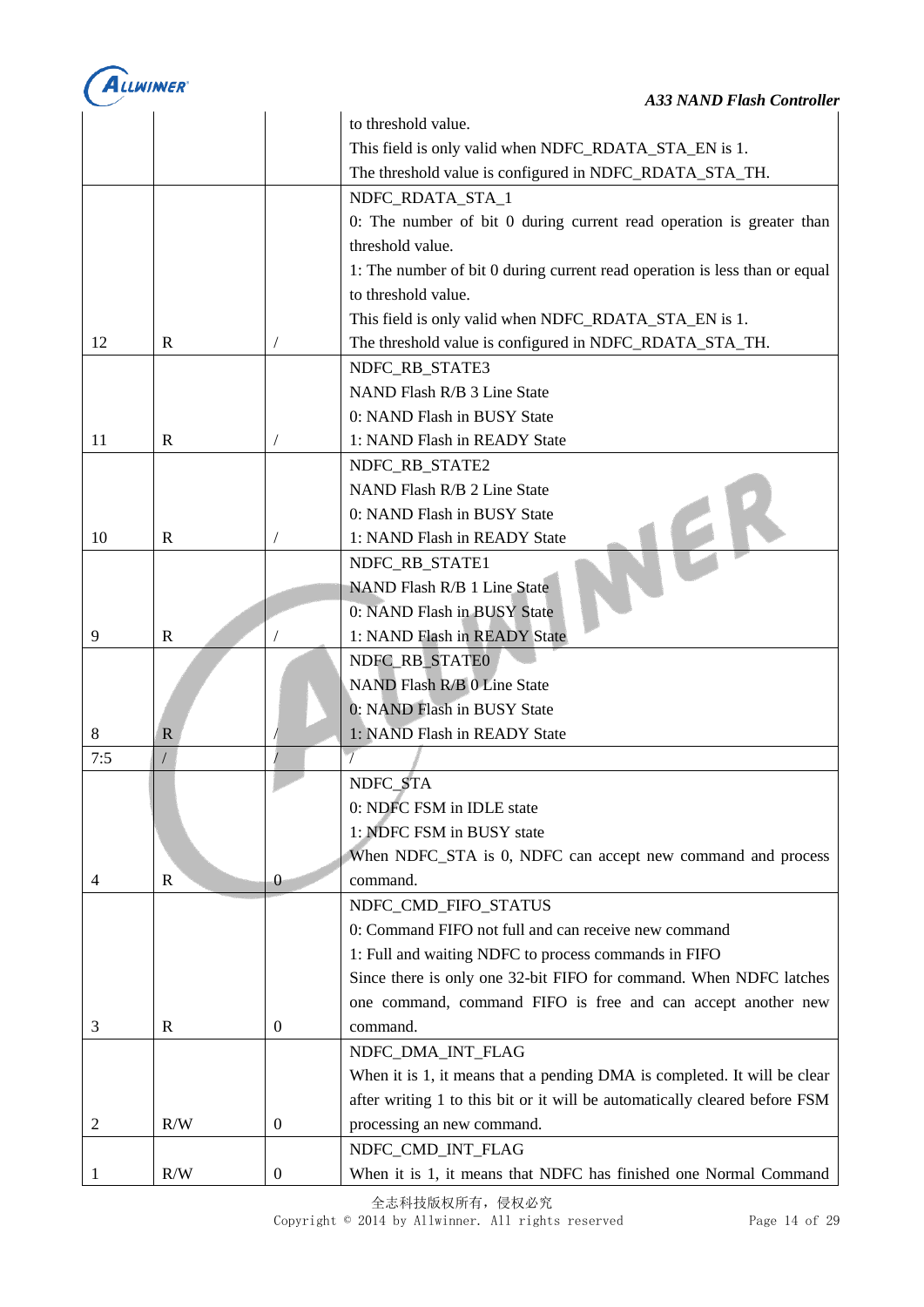

#### *A33 NAND Flash Controller*

|     | Mode or one Batch Command Work Mode. It will be cleared after<br>writing 1 to this bit or it will be automatically cleared before FSM<br>processing an new command. |
|-----|---------------------------------------------------------------------------------------------------------------------------------------------------------------------|
|     | NDFC RB B2R                                                                                                                                                         |
|     | When it is 1, it means that NDFC_R/B# signal is transferred from BUSY                                                                                               |
| R/W | state to READY state. It will be cleared after writing 1 to this bit.                                                                                               |

#### <span id="page-14-0"></span>**1.4.3. NDFC Interrupt and DMA Enable Register**

|              |                   |                | <b>Register Name: NDFC_INT</b>                                         |
|--------------|-------------------|----------------|------------------------------------------------------------------------|
| Offset: 0x08 |                   |                | Default Value: 0x0000_0000                                             |
| Bit          | <b>Read/Write</b> | <b>Default</b> | <b>Description</b>                                                     |
| 31:3         |                   |                |                                                                        |
|              |                   |                | NDFC_DMA_INT_ENABLE                                                    |
| 2            | R/W               | $\Omega$       | Enable or disable interrupt when a pending DMA is completed.           |
|              |                   |                | NDFC_CMD_INT_ENABLE                                                    |
|              |                   |                | Enable or disable interrupt when NDFC has finished the procession of a |
|              |                   |                | single command in Normal Command Work Mode or one Batch                |
|              |                   |                | Command Work Mode.                                                     |
|              |                   |                | 0: Disable                                                             |
|              | R/W               | $\theta$       | 1: Enable                                                              |
|              |                   |                | NDFC_B2R_INT_ENABLE                                                    |
|              |                   |                | Enable or disable interrupt when NDFC_RB# signal is transferring from  |
|              |                   |                | <b>BUSY</b> state to <b>READY</b> state.                               |
|              |                   |                | 0: Disable                                                             |
| $\Omega$     | R/W               | 0              | 1: Enable                                                              |

#### <span id="page-14-1"></span>**1.4.4. NDFC Timing Control Register**

| Offset: 0x0C |                   |                | Register Name: NDFC_TIMING_CTL<br>Default Value: 0x0000_0000 |
|--------------|-------------------|----------------|--------------------------------------------------------------|
| Bit          | <b>Read/Write</b> | <b>Default</b> | <b>Description</b>                                           |
| 31:12        |                   |                |                                                              |
|              |                   |                | NDFC_READ_PIPE                                               |
|              |                   |                |                                                              |
|              |                   |                | In SDR mode:                                                 |
|              |                   |                | 0000: Normal                                                 |
|              |                   |                | 0001: EDO                                                    |
|              |                   |                | 0010: E-EDO                                                  |
|              |                   |                | Others: Reserved                                             |
| 11:8         | R/W               | $\theta$       |                                                              |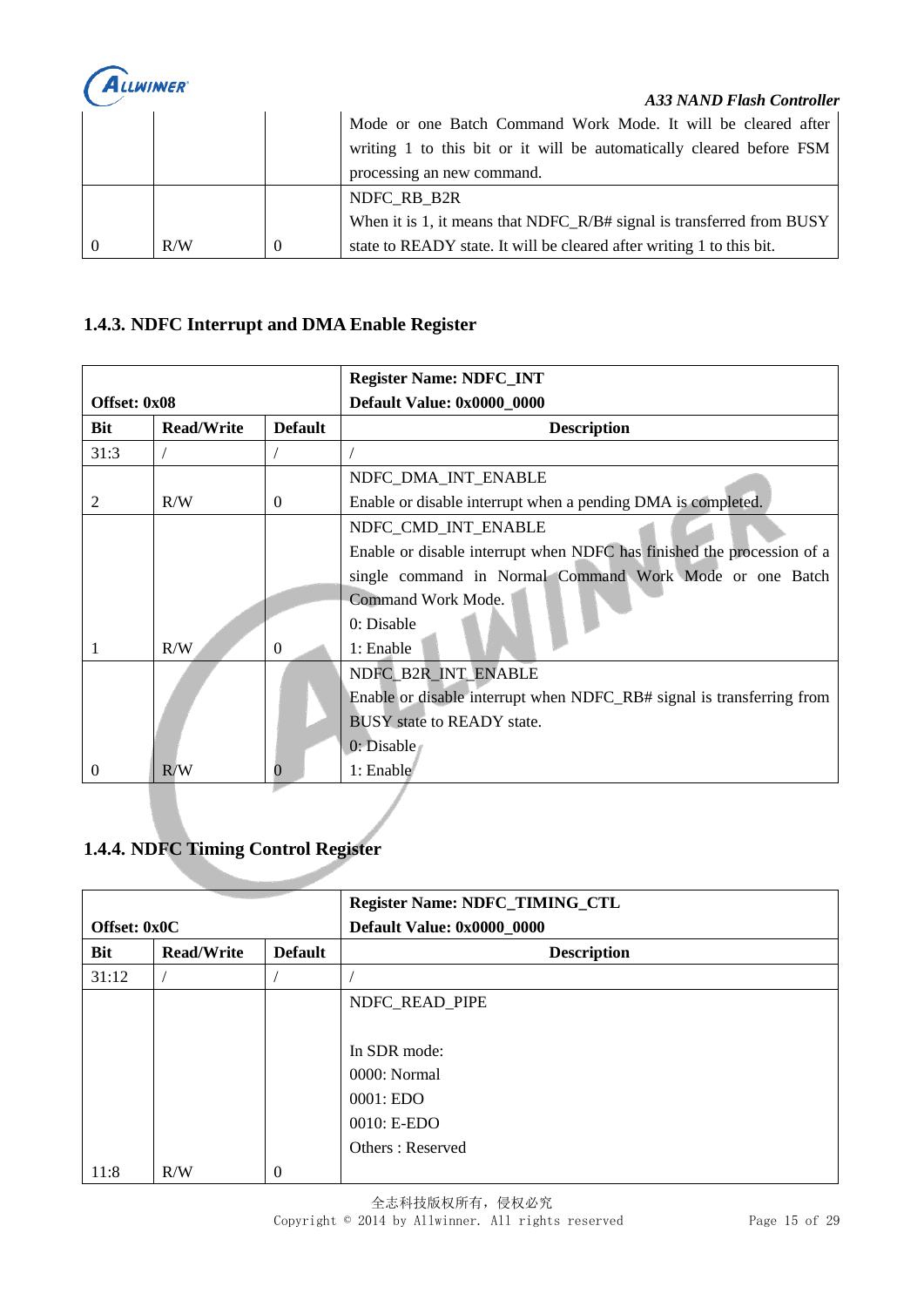

|     |     |   | <b>A33 NAND Flash Controller</b>                                         |
|-----|-----|---|--------------------------------------------------------------------------|
|     |     |   | In DDR mode:                                                             |
|     |     |   | $0000~1111$ is valid (These bits configure the number of clock when data |
|     |     |   | is valid after RE#'s falling edge)                                       |
| 7:6 |     |   |                                                                          |
|     |     |   | NDFC DC CTL                                                              |
|     |     |   | NDFC Delay Chain Control                                                 |
|     |     |   | These bits are only valid in DDR data interface, and configure the       |
| 5:0 | R/W | 0 | relative phase between DQS and DQ[0:7].                                  |

## <span id="page-15-0"></span>**1.4.5. NDFC Timing Configure Register**

|              |                   |                  | Register Name: NDFC_TIMING_CFG      |
|--------------|-------------------|------------------|-------------------------------------|
| Offset: 0x10 |                   |                  | <b>Default Value: 0x0000_0095</b>   |
| <b>Bit</b>   | <b>Read/Write</b> | <b>Default</b>   | <b>Description</b>                  |
| 31:20        | $\sqrt{2}$        | $\sqrt{2}$       | $\overline{1}$                      |
|              |                   |                  | tWC                                 |
|              |                   |                  | Write Cycle Time                    |
|              |                   |                  | 00:1*2T                             |
|              |                   |                  | $01:2*2T$                           |
|              |                   |                  | 10:3*2T                             |
| 19:18        | $\rm R/W$         | $\boldsymbol{0}$ | $11:4*2T$                           |
|              |                   |                  | tCCS                                |
|              |                   |                  | Change Column Setup Time            |
|              |                   |                  | 00:12*2T                            |
|              |                   |                  | $01:20*2T$                          |
|              |                   |                  | 10:28*27                            |
| 17:16        | R/W               | $\overline{0}$   | $11:60*2T$                          |
|              |                   |                  | tCLHZ                               |
|              |                   |                  | CLE High to Output Hi-z             |
|              |                   |                  | 00:2*2T                             |
|              |                   |                  | $01:8*2T$                           |
|              |                   |                  | 10:16*2T                            |
| 15:14        | R/W               | $\mathbf{0}$     | $11:31*2T$                          |
|              |                   |                  | tCS                                 |
|              |                   |                  | CE Setup Time                       |
|              |                   |                  | 00:2*2T                             |
|              |                   |                  | $01:8*2T$                           |
|              |                   |                  | 10:16*2T                            |
| 13:12        | R/W               | $\boldsymbol{0}$ | $11:31*2T$                          |
|              |                   |                  | <b>T_CDQSS</b>                      |
|              |                   |                  | DQS Setup Time for data input start |
| 11           | R/W               | $\boldsymbol{0}$ | $0:4*2T$                            |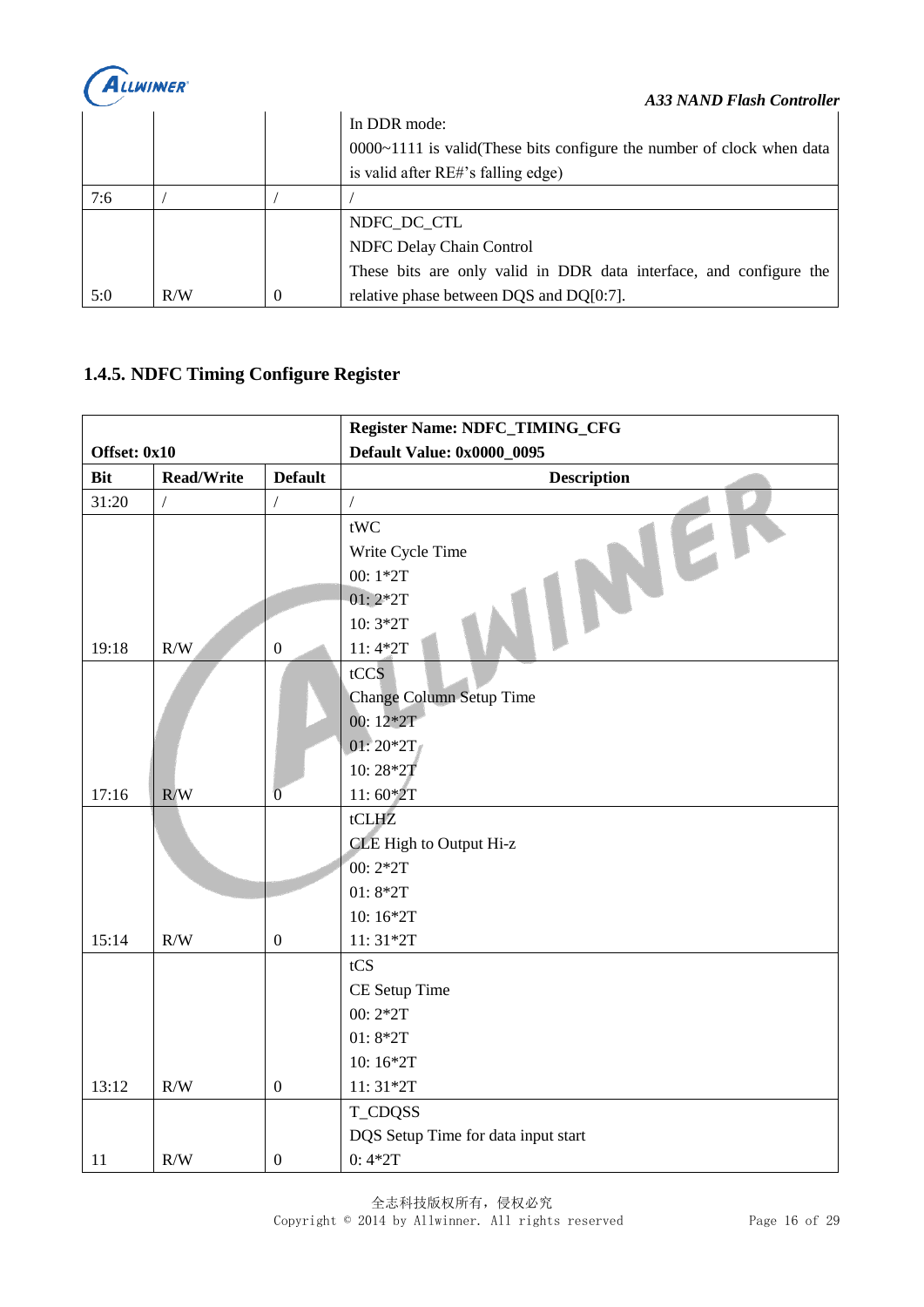

|       |           |                  | $1:20*2T$                            |
|-------|-----------|------------------|--------------------------------------|
|       |           |                  | <b>T_CAD</b>                         |
|       |           |                  | Command, Address, Data Delay         |
|       |           |                  | 000:2*2T                             |
|       |           |                  | $001:6*2T$                           |
|       |           |                  | 010:10*2T                            |
|       |           |                  | 011:14*2T                            |
|       |           |                  | 100:22*2T                            |
|       |           |                  | 101:30*2T                            |
| 10:8  | R/W       | $\boldsymbol{0}$ | 110/111:62*2T                        |
|       |           |                  | <b>T_RHW</b>                         |
|       |           |                  | RE# high to WE# low cycle number     |
|       |           |                  | 00:4*2T                              |
|       |           |                  | $01:12*2T$                           |
|       |           |                  | 10:20*2T                             |
| 7:6   | R/W       | 0x2              | 11:28*2T                             |
|       |           |                  | T_WHR                                |
|       |           |                  | WE# high to RE# low cycle number     |
|       |           |                  | $00:0*2T$                            |
|       |           |                  | $01:6*2T$                            |
|       |           |                  | 10:14*2T                             |
| 5:4   | R/W       | 0x1              | 11:22*2T                             |
|       |           |                  | <b>T_ADL</b>                         |
|       |           |                  | Address to data loading cycle number |
|       |           |                  | $00:0*2T$                            |
|       |           |                  | $01:6*2T$                            |
|       |           |                  | 10:14*2T                             |
| 3:2   | R/W       | 0x1              | $11:22*2T$                           |
|       |           |                  | T_WB                                 |
|       |           |                  | WE# high to busy cycle number        |
|       |           |                  | 00:14*2T                             |
|       |           |                  | $01:22*2T$                           |
|       |           |                  | 10:30*2T                             |
| $1:0$ | $\rm R/W$ | 0x1              | $11:38*2T$                           |

#### <span id="page-16-0"></span>**1.4.6. NDFC Address Low Word Register**

|                |            |                | <b>Register Name: NDFC_ADDR_LOW</b> |
|----------------|------------|----------------|-------------------------------------|
| Offset: $0x14$ |            |                | Default Value: 0x0000 0000          |
| <b>Bit</b>     | Read/Write | <b>Default</b> | <b>Description</b>                  |
|                |            |                | ADDR DATA4                          |
| 31:24          | R/W        | $\theta$       | NAND Flash 4th Cycle Address Data   |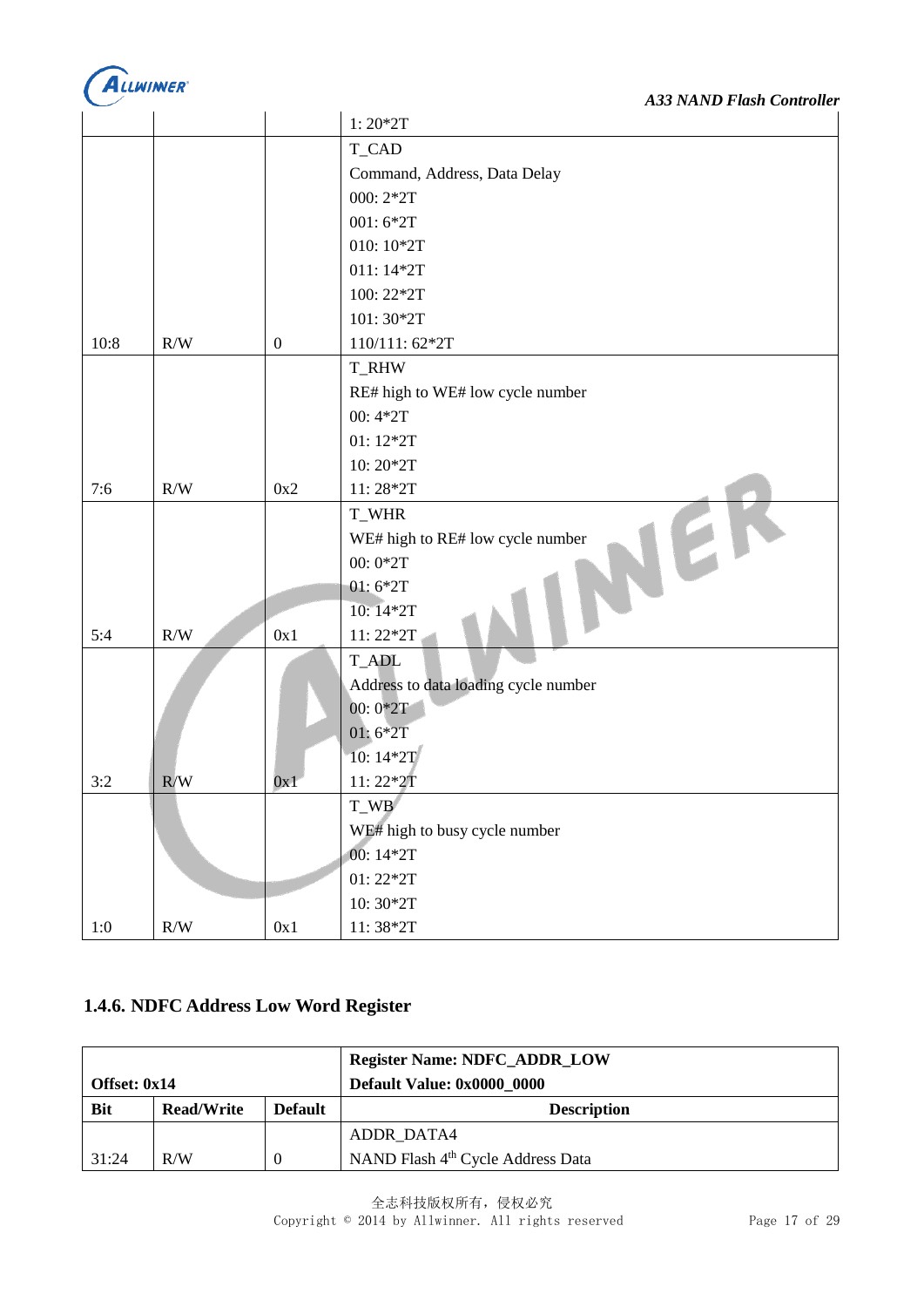

|       |     | ADDR DATA3                                    |
|-------|-----|-----------------------------------------------|
| 23:16 | R/W | NAND Flash 3rd Cycle Address Data             |
|       |     | ADDR DATA2                                    |
| 15:8  | R/W | NAND Flash 2 <sup>nd</sup> Cycle Address Data |
|       |     | ADDR DATA1                                    |
| 7:0   | R/W | NAND Flash 1 <sup>st</sup> Cycle Address Data |

#### <span id="page-17-0"></span>**1.4.7. NDFC Address High Word Register**

|                                       |                   |                | <b>Register Name: NDFC_ADDR_HIGH</b>          |
|---------------------------------------|-------------------|----------------|-----------------------------------------------|
| Offset: 0x18                          |                   |                | Default Value: 0x0000_0000                    |
| <b>Bit</b>                            | <b>Read/Write</b> | <b>Default</b> | <b>Description</b>                            |
|                                       |                   |                | ADDR_DATA8                                    |
| 31:24                                 | R/W               | $\Omega$       | NAND Flash 8 <sup>th</sup> Cycle Address Data |
|                                       |                   |                | ADDR_DATA7                                    |
| 23:16                                 | R/W               | $\Omega$       | NAND Flash 7 <sup>th</sup> Cycle Address Data |
|                                       |                   |                | ADDR_DATA6                                    |
| 15:8                                  | R/W               | $\Omega$       | NAND Flash 6th Cycle Address Data             |
|                                       |                   |                | <b>ADDR_DATA5</b>                             |
| 7:0                                   | R/W               | $\Omega$       | NAND Flash 5th Cycle Address Data             |
| 1.4.0 NDEC Dete Pleeb Number Decision |                   |                |                                               |

#### <span id="page-17-1"></span>**1.4.8. NDFC Data Block Number Register**

|              |                   |                | Register Name: NDFC_DATA_BLOCK_NUM                        |
|--------------|-------------------|----------------|-----------------------------------------------------------|
| Offset: 0x1C |                   |                | Default Value: 0x0000 0000                                |
| Bit          | <b>Read/Write</b> | <b>Default</b> | <b>Description</b>                                        |
| 31:6         |                   |                |                                                           |
|              |                   |                | NDFC_DATA_BLOCK_NUM                                       |
|              |                   |                | <b>DATA BLOCK Number</b>                                  |
|              |                   |                | It is used for batch command procession.                  |
|              |                   |                | $0:$ no data                                              |
|              |                   |                | 1: 1 data blocks                                          |
|              |                   |                | 2: 2 data blocks                                          |
|              |                   |                | $\cdot$                                                   |
|              |                   |                | 16: 16 data blocks                                        |
|              |                   |                | <b>Others: Reserved</b>                                   |
| 4:0          | R/W               | 0              | Notes: 1 data block = $512$ or 1024 bytes main field data |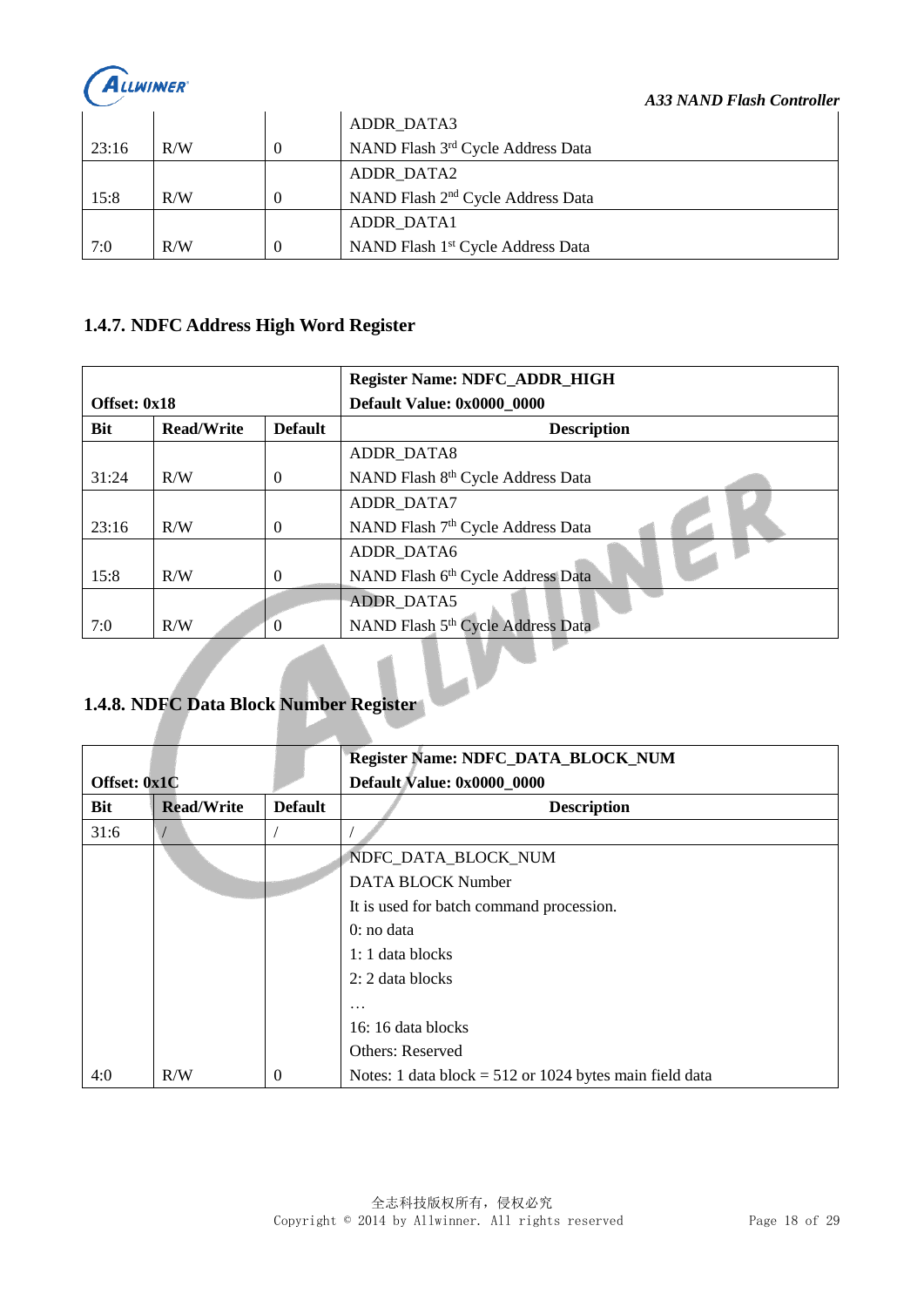

#### <span id="page-18-0"></span>**1.4.9. NDFC Data Counter Register**

|                |                   |                | <b>Register Name: NDFC_CNT</b>                                          |
|----------------|-------------------|----------------|-------------------------------------------------------------------------|
| Offset: $0x20$ |                   |                | Default Value: 0x0000 0000                                              |
| <b>Bit</b>     | <b>Read/Write</b> | <b>Default</b> | <b>Description</b>                                                      |
| 31:10          |                   |                |                                                                         |
|                |                   |                | NDFC_DATA_CNT                                                           |
|                |                   |                | <b>Transfer Data Byte Counter</b>                                       |
|                |                   |                | The length can be set from 1 byte to 1024 bytes. However, 1024 bytes is |
| 9:0            | R/W               |                | set when it is zero.                                                    |

#### <span id="page-18-1"></span>**1.4.10. NDFC Command IO Register**

|              |                   |                  | <b>Register Name: NDFC_CMD</b>                                         |
|--------------|-------------------|------------------|------------------------------------------------------------------------|
| Offset: 0x24 |                   |                  | Default Value: 0x0000_0000                                             |
| <b>Bit</b>   | <b>Read/Write</b> | <b>Default</b>   | <b>Description</b>                                                     |
|              |                   |                  | NDFC_CMD_TYPE                                                          |
|              |                   |                  | 00: Common command for normal operation                                |
|              |                   |                  | 01: Special command for Flash spare field operation                    |
|              |                   |                  | 10: Page command for batch process operation                           |
| 31:30        | R/W               | $\boldsymbol{0}$ | 11: Reserved                                                           |
|              |                   |                  | NDFC_SEND_FOURTH_CMD                                                   |
|              |                   |                  | 0: Don't send third set command                                        |
|              |                   |                  | 1: Send it on the external memory's bus                                |
| 29           | R/W               | 0                | Notes: It is used for EF-NAND page read.                               |
|              |                   |                  | NDFC_SEND_THIRD_CMD                                                    |
|              |                   |                  | 0: Don't send third set command                                        |
|              |                   |                  | 1: Send it on the external memory's bus                                |
| 28           | R/W               | $\boldsymbol{0}$ | Notes: It is used for EF-NAND page read.                               |
|              |                   |                  | NDFC_ROW_ADDR_AUTO                                                     |
|              |                   |                  | Row address auto increase for page command                             |
|              |                   |                  | 0: Normal operation                                                    |
| 27           | R/W               | $\boldsymbol{0}$ | 1: Row address increasing automatically                                |
|              |                   |                  | NDFC_DATA_METHOD                                                       |
|              |                   |                  | Data swap method when the internal RAM and system memory               |
|              |                   |                  | It is only active for common command and special command.              |
|              |                   |                  | 0: No action                                                           |
|              |                   |                  | 1: DMA transfer automatically                                          |
|              |                   |                  | It only is active when NDFC_RAM_METHOD is 1.                           |
|              |                   |                  | If this bit is set to 1, NDFC should setup DRQ to fetching data before |
|              |                   |                  | output to Flash or NDFC should setup DRQ to sending out to system      |
| 26           | R/W               | $\Omega$         | memory after fetching data from Flash.                                 |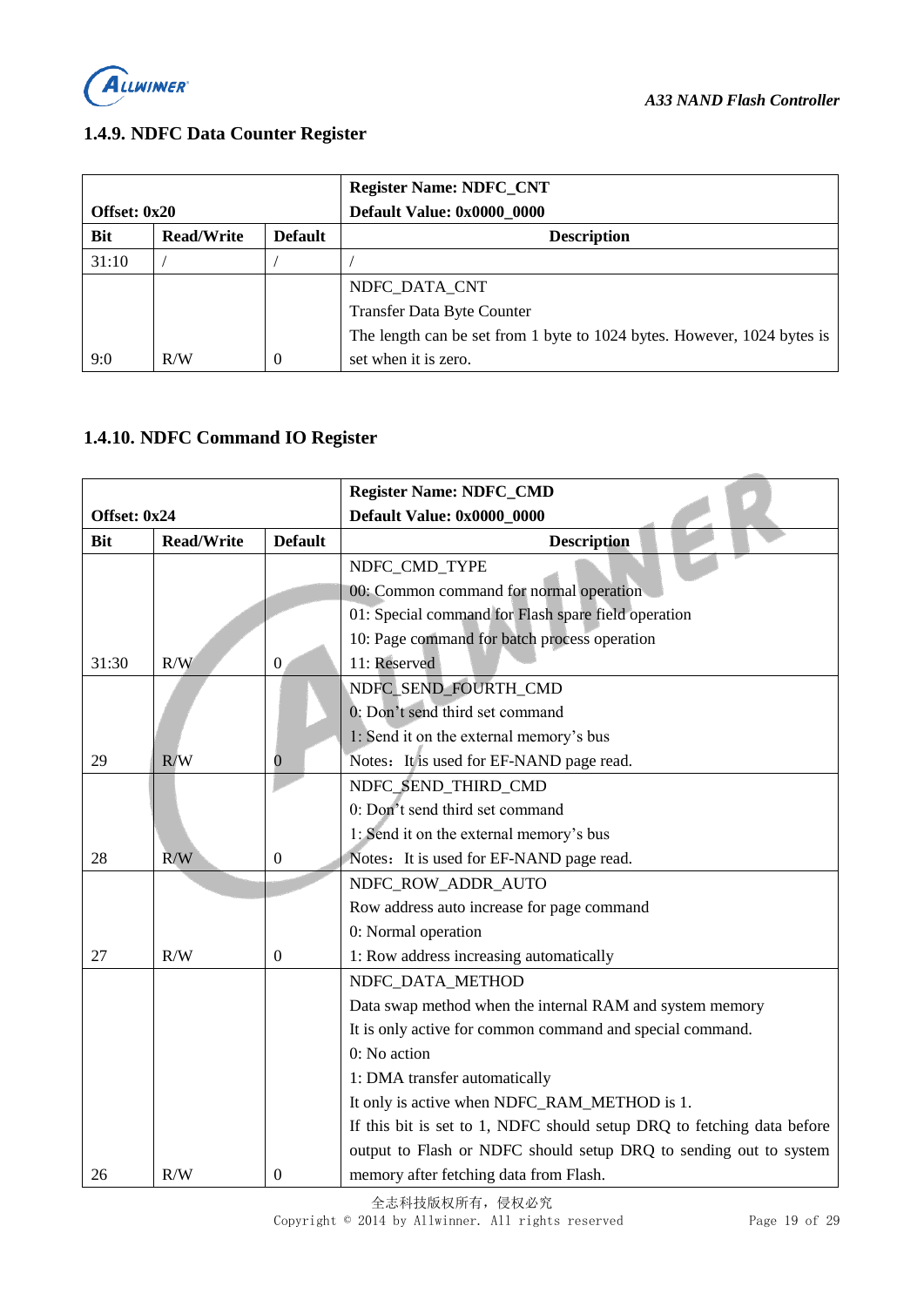

# *A33 NAND Flash Controller*

|       |     |                  | If this bit is set to 0, NDFC output the data in internal RAM or do                          |
|-------|-----|------------------|----------------------------------------------------------------------------------------------|
|       |     |                  | nothing after fetching data from Flash.                                                      |
|       |     |                  | NDFC_SEQ                                                                                     |
|       |     |                  | User data & BCH check word position. It only is active for Page                              |
|       |     |                  | Command, don't care about this bit for other two commands                                    |
|       |     |                  | 0: Interleave Method (on page spare area)                                                    |
| 25    | R/W | $\boldsymbol{0}$ | 1: Sequence Method (following data block)                                                    |
|       |     |                  | NDFC_SEND_SECOND_CMD                                                                         |
|       |     |                  | 0: Don't send second set command                                                             |
| 24    | R/W | $\theta$         | 1: Send it on the external memory's bus                                                      |
|       |     |                  | NDFC_WAIT_FLAG                                                                               |
|       |     |                  | 0: NDFC can transfer data regardless of the internal NDFC_RB wire                            |
|       |     |                  | 1: NDFC can transfer data when the internal NDFC_RB wire is READY;                           |
| 23    | R/W | $\boldsymbol{0}$ | otherwise it can't when the internal NDFC_RB wire is BUSY.                                   |
|       |     |                  | NDFC_SEND_FIRST_CMD                                                                          |
|       |     |                  | 0: Don't send first set command                                                              |
| 22    | R/W | $\boldsymbol{0}$ | 1: Send it on the external memory's bus                                                      |
|       |     |                  | NDFC_DATA_TRANS                                                                              |
|       |     |                  | 0: No data transfer on external memory bus                                                   |
|       |     |                  | direction<br>and<br>decided<br>transfer<br>$\overline{1}$<br>$1:$ Data<br>by<br>the<br>field |
| 21    | R/W | $\theta$         | NDFC_ACCESS_DIR                                                                              |
|       |     |                  | NDFC_ACCESS_DIR                                                                              |
|       |     |                  | 0: Read NAND Flash                                                                           |
| 20    | R/W | $\overline{0}$   | 1: Write NAND Flash                                                                          |
|       |     |                  | NDFC_SEND_ADR                                                                                |
|       |     |                  | 0: Don't send ADDRESS                                                                        |
|       |     |                  | 1: Send N cycles ADDRESS, the number N is specified by                                       |
| 19    | R/W |                  | NDFC_ADR_NUM field                                                                           |
|       |     |                  | NDFC_ADR_NUM                                                                                 |
|       |     |                  | Address Cycles' Number                                                                       |
|       |     |                  | 000: 1 cycle address field                                                                   |
|       |     |                  | 001: 2 cycles address field                                                                  |
|       |     |                  | 010: 3 cycles address field                                                                  |
|       |     |                  | 011: 4 cycles address field                                                                  |
|       |     |                  | 100: 5 cycles address field                                                                  |
|       |     |                  | 101: 6 cycles address field                                                                  |
|       |     |                  | 110: 7 cycles address field                                                                  |
| 18:16 | R/W | $\boldsymbol{0}$ | 111: 8 cycles address field                                                                  |
|       |     |                  | NDFC_CMD_HIGH_BYTE                                                                           |
|       |     |                  | NDFC Command high byte data                                                                  |
|       |     |                  | If 8-bit command is supported, the high byte should be zero for 16-bit                       |
|       |     |                  | bus width NAND Flash. For 8-bit bus width NAND Flash, high byte                              |
| 15:8  | R/W | $\boldsymbol{0}$ | command is discarded.                                                                        |
| $7:0$ | R/W | $\boldsymbol{0}$ | NDFC_CMD_LOW_BYTE                                                                            |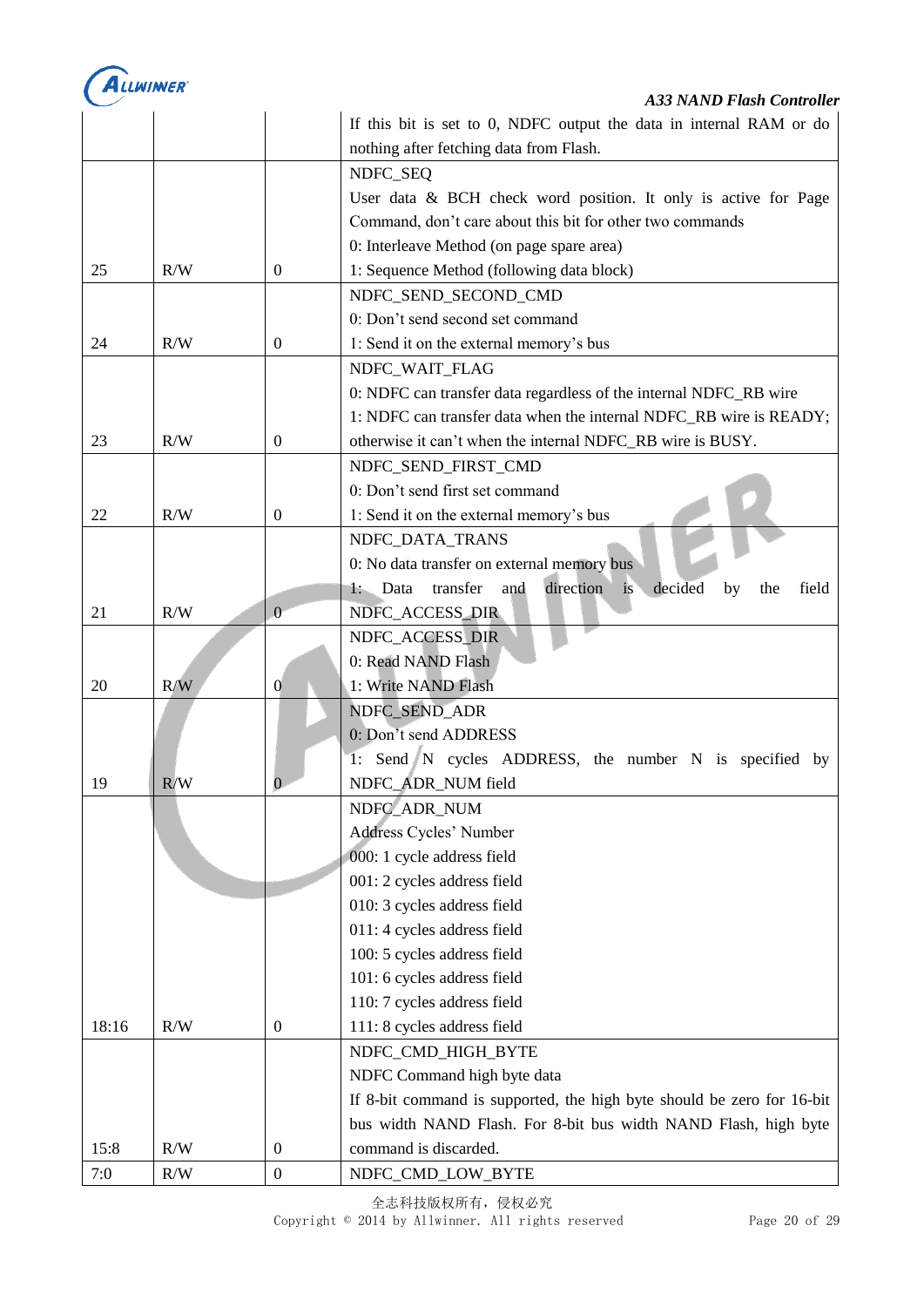

#### <span id="page-20-0"></span>**1.4.11. NDFC Command Set Register 0**

|                                            |     |      | <b>Register Name: NDFC_CMD_SET0</b> |
|--------------------------------------------|-----|------|-------------------------------------|
| Offset: 0x28                               |     |      | Default Value: 0x00E0 0530          |
| <b>Read/Write</b><br>Bit<br><b>Default</b> |     |      | <b>Description</b>                  |
| 31:24                                      |     |      |                                     |
|                                            |     |      | NDFC RANDOM READ CMD1               |
| 23:16                                      | R/W | 0xE0 | Used for Batch Read Operation       |
|                                            |     |      | NDFC_RANDOM_READ_CMD0               |
| 15:8                                       | R/W | 0x05 | Used for Batch Read Operation       |
|                                            |     |      | NDFC READ CMD                       |
| 7:0                                        | R/W | 0x30 | Used for Batch Read Operation       |

#### <span id="page-20-1"></span>**1.4.12. NDFC Command Set Register 1**

| Offset: 0x2C                                      |     |      | <b>Register Name: NDFC_CMD_SET1</b><br><b>Default Value: 0x7000_8510</b> |
|---------------------------------------------------|-----|------|--------------------------------------------------------------------------|
| <b>Read/Write</b><br><b>Bit</b><br><b>Default</b> |     |      | <b>Description</b>                                                       |
|                                                   |     |      | NDFC READ CMD0                                                           |
| 31:16                                             | R/W | 0x70 | Used for EF-NAND Page Read operation                                     |
|                                                   |     |      | NDFC_READ_CMD1                                                           |
| 23:16                                             | R/W | 0x00 | Used for EF-NAND Page Read operation                                     |
|                                                   |     |      | NDFC RANDOM WRITE CMD                                                    |
| 15:8                                              | R/W | 0x85 | Used for Batch Write Operation                                           |
|                                                   |     |      | NDFC PROGRAM CMD                                                         |
| 7:0                                               | R/W | 0x10 | Used for Batch Write Operation                                           |

#### <span id="page-20-2"></span>**1.4.13. NDFC IO Data Register**

|              |                   |                | <b>Register Name: NDFC_IO_DATA</b> |
|--------------|-------------------|----------------|------------------------------------|
| Offset: 0x30 |                   |                | Default Value: 0x0000 0000         |
| <b>Bit</b>   | <b>Read/Write</b> | <b>Default</b> | <b>Description</b>                 |
|              |                   |                | NDFC IO DATA                       |
|              |                   |                | Read/Write data into internal RAM  |
| 31:0         | R/W               |                | Access unit is 32-bit.             |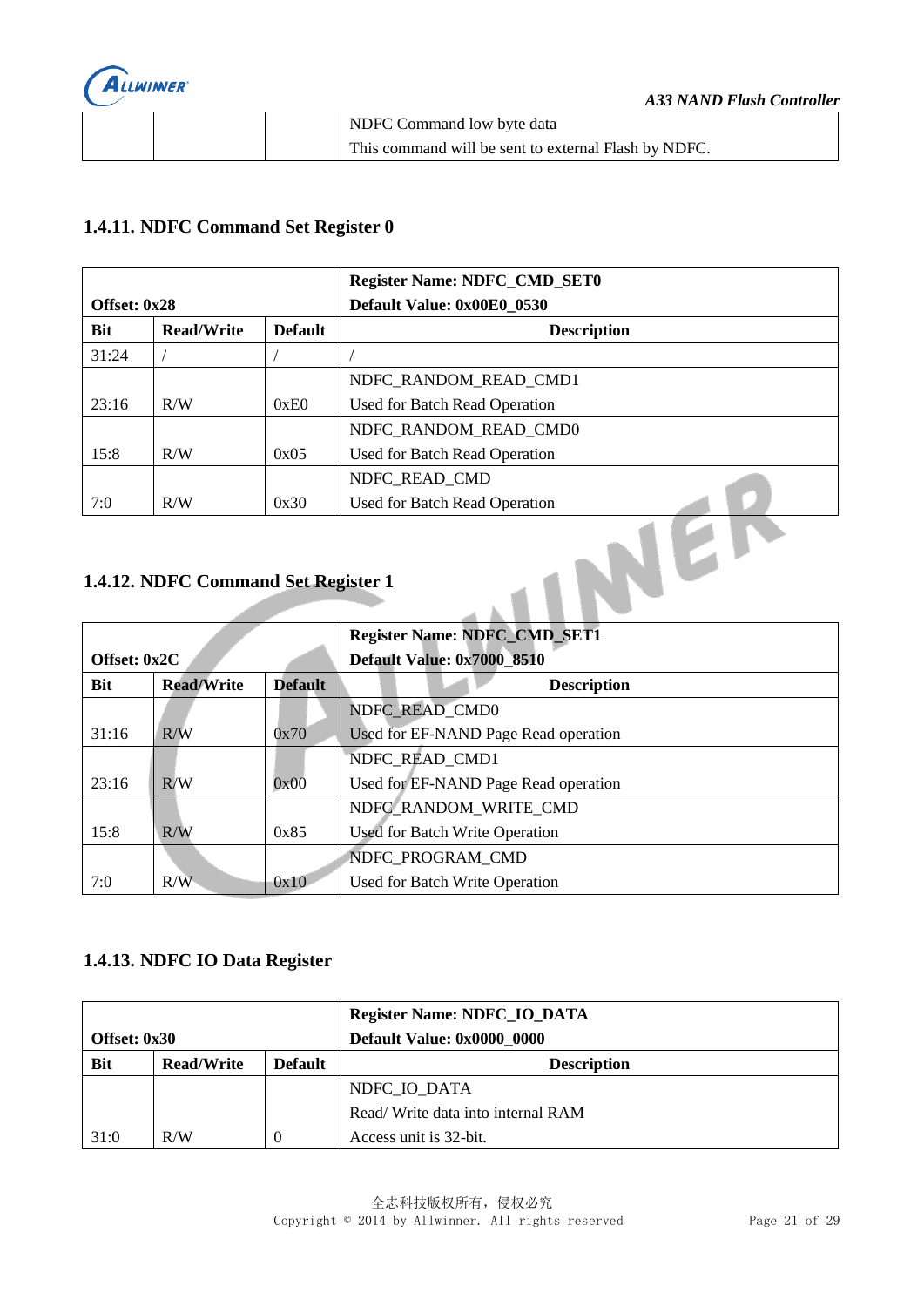

#### <span id="page-21-0"></span>**1.4.14. NDFC ECC Control Register**

|              |                   |                  | <b>Register Name: NDFC_ECC_CTL</b>                                            |
|--------------|-------------------|------------------|-------------------------------------------------------------------------------|
| Offset: 0x34 |                   |                  | Default Value: 0x4a80_0008                                                    |
| Bit          | <b>Read/Write</b> | <b>Default</b>   | <b>Description</b>                                                            |
| 31           | $\sqrt{2}$        |                  | $\sqrt{2}$                                                                    |
|              |                   |                  | NDFC RANDOM SEED                                                              |
|              |                   |                  | The seed value for randomize engine. It is only active when                   |
| 30:16        | R/W               | 0x4a80           | NDFC RANDOM EN is set to '1'.                                                 |
|              |                   |                  | NDFC ECC MODE                                                                 |
|              |                   |                  | 0x0: BCH-16 for one ECC Data Block                                            |
|              |                   |                  | 0x1: BCH-24 for one ECC Data Block                                            |
|              |                   |                  | 0x2: BCH-28 for one ECC Data Block                                            |
|              |                   |                  | 0x3: BCH-32 for one ECC Data Block                                            |
|              |                   |                  | 0x4: BCH-40 for one ECC Data Block                                            |
|              |                   |                  | 0x5: BCH-48 for one ECC Data Block<br>EK                                      |
|              |                   |                  | 0x6: BCH-56 for one ECC Data Block                                            |
|              |                   |                  | 0x7: BCH-60 for one ECC Data Block                                            |
|              |                   |                  | 0x8: BCH-64 for one ECC Data Block                                            |
| 15:12        | R/W               | $\overline{0}$   | <b>Others: Reserved</b>                                                       |
|              |                   |                  | NDFC_RANDOM_SIZE                                                              |
|              |                   |                  | 0: ECC block size                                                             |
| 11           | R/W               | $\overline{0}$   | 1: Page size                                                                  |
|              |                   |                  | NDFC_RANDOM_DIRECTION                                                         |
|              |                   |                  | 0: LSB first                                                                  |
| 10           | R/W               | $\bm{0}$         | 1: MSB first                                                                  |
|              |                   |                  | NDFC_RANDOM_EN                                                                |
|              |                   |                  | 0: Disable Data Randomize                                                     |
| 9            | R/W               | $\overline{0}$   | 1: Enable Data Randomize                                                      |
| 8:6          |                   | $\sqrt{2}$       |                                                                               |
|              |                   |                  | NDFC_ECC_BLOCK_SIZE                                                           |
|              |                   |                  | 0: 1024 bytes of one ECC data block                                           |
| 5            | R/W               | $\boldsymbol{0}$ | 1:512 bytes of one ECC data block                                             |
|              |                   |                  | NDFC_ECC_EXCEPTION                                                            |
|              |                   |                  | 0: Normal ECC                                                                 |
|              |                   |                  | 1: For ECC, there is an exception. If all data is 0xff or 0x00 for the block. |
|              |                   |                  | When reading this page, ECC assumes that it is right. For this case, no       |
|              |                   |                  | error information is reported.                                                |
| 4            | R/W               | $\boldsymbol{0}$ | Notes: It is only active when ECC is ON                                       |
|              |                   |                  | NDFC_ECC_PIPELINE                                                             |
|              |                   |                  | Pipeline function enable or disable for batch command                         |
|              |                   |                  | 0: Error correction function no pipeline with next block operation            |
| 3            | R/W               | 0x1              | 1: Error correction pipeline                                                  |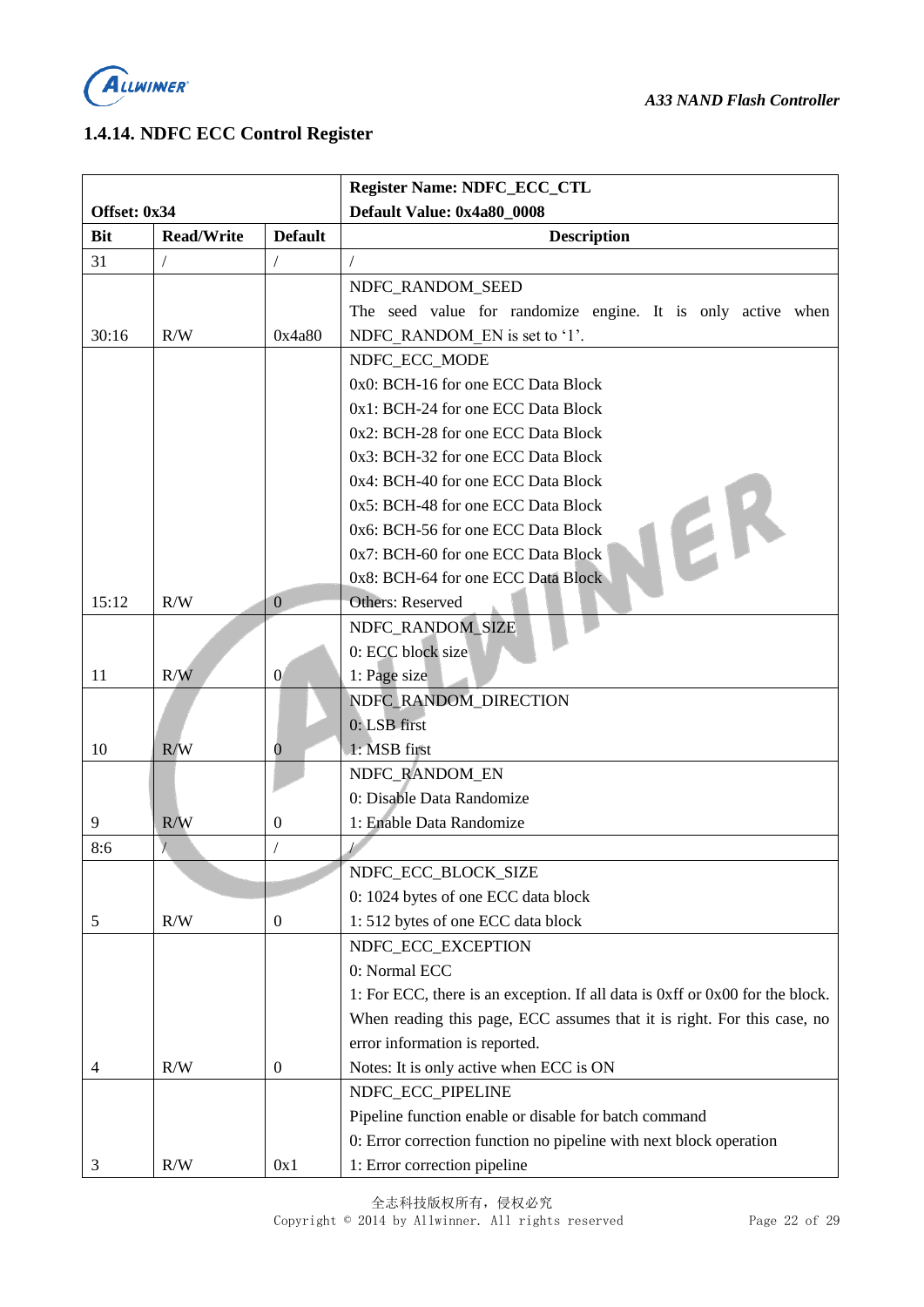

| 2.1<br>$\overline{a}$ . |     |                       |
|-------------------------|-----|-----------------------|
|                         |     | NDFC_ECC_EN           |
|                         |     | $\vert$ 0: ECC is OFF |
|                         | R/W | 1: ECC is ON          |

#### <span id="page-22-0"></span>**1.4.15. NDFC ECC Status Register**

|              |                   |                | <b>Register Name: NDFC_ECC_ST</b>                                     |
|--------------|-------------------|----------------|-----------------------------------------------------------------------|
| Offset: 0x38 |                   |                | Default Value: 0x0000_0000                                            |
| <b>Bit</b>   | <b>Read/Write</b> | <b>Default</b> | <b>Description</b>                                                    |
|              |                   |                | NDFC_PAT_FOUND                                                        |
|              |                   |                | Special pattern (all 0x00 or all 0xff) Found Flag for 16 Data Blocks  |
|              |                   |                | $0: No$ Found                                                         |
|              |                   |                | 1: Special pattern is found                                           |
|              |                   |                | When this field is '1', this means that the special data is found for |
|              |                   |                | reading external nand flash. The register of NDFC_PAT_ID would        |
| 31:16        | R                 | $\Omega$       | indicate which pattern is found.                                      |
|              |                   |                | NDFC_ECC_ERR                                                          |
|              |                   |                | Error information bit of 16 Data Blocks                               |
|              |                   |                | 0: ECC can correct these error bits or there is no error bit          |
|              |                   |                | 1: Error bits number beyond of ECC correction capability and can't    |
|              |                   |                | correct them                                                          |
|              |                   |                | Notes: The LSB of this register corresponds the 1st ECC data block. 1 |
| 15:0         | R                 | 0              | ECC Data Block = $512$ or 1024 bytes.                                 |

#### <span id="page-22-1"></span>**1.4.16. NDFC Enhanced Feature Register**

|              |                   |                | <b>Register Name: NDFC_EFR</b>                                          |
|--------------|-------------------|----------------|-------------------------------------------------------------------------|
| Offset: 0x3C |                   |                | Default Value: 0x0000_0000                                              |
| Bit          | <b>Read/Write</b> | <b>Default</b> | <b>Description</b>                                                      |
| 31:9         | R/W               | $\Omega$       |                                                                         |
|              |                   |                | NDFC_WP_CTRL                                                            |
|              |                   |                | <b>NAND Flash Write Protect Control Bit</b>                             |
|              |                   |                | 0: Write Protect is active                                              |
|              |                   |                | 1: Write Protect is not active                                          |
|              |                   |                | Notes: When this bit is $0$ , WP signal line is low level and external  |
| 8            | R/W               | $\theta$       | NAND flash is on protected state.                                       |
| 7            |                   |                |                                                                         |
|              |                   |                | NDFC_ECC_DEBUG                                                          |
|              |                   |                | For the purpose of debugging ECC engine, special bits error is inserted |
| 6:0          | R/W               | 0              | before writing external Flash Memory.                                   |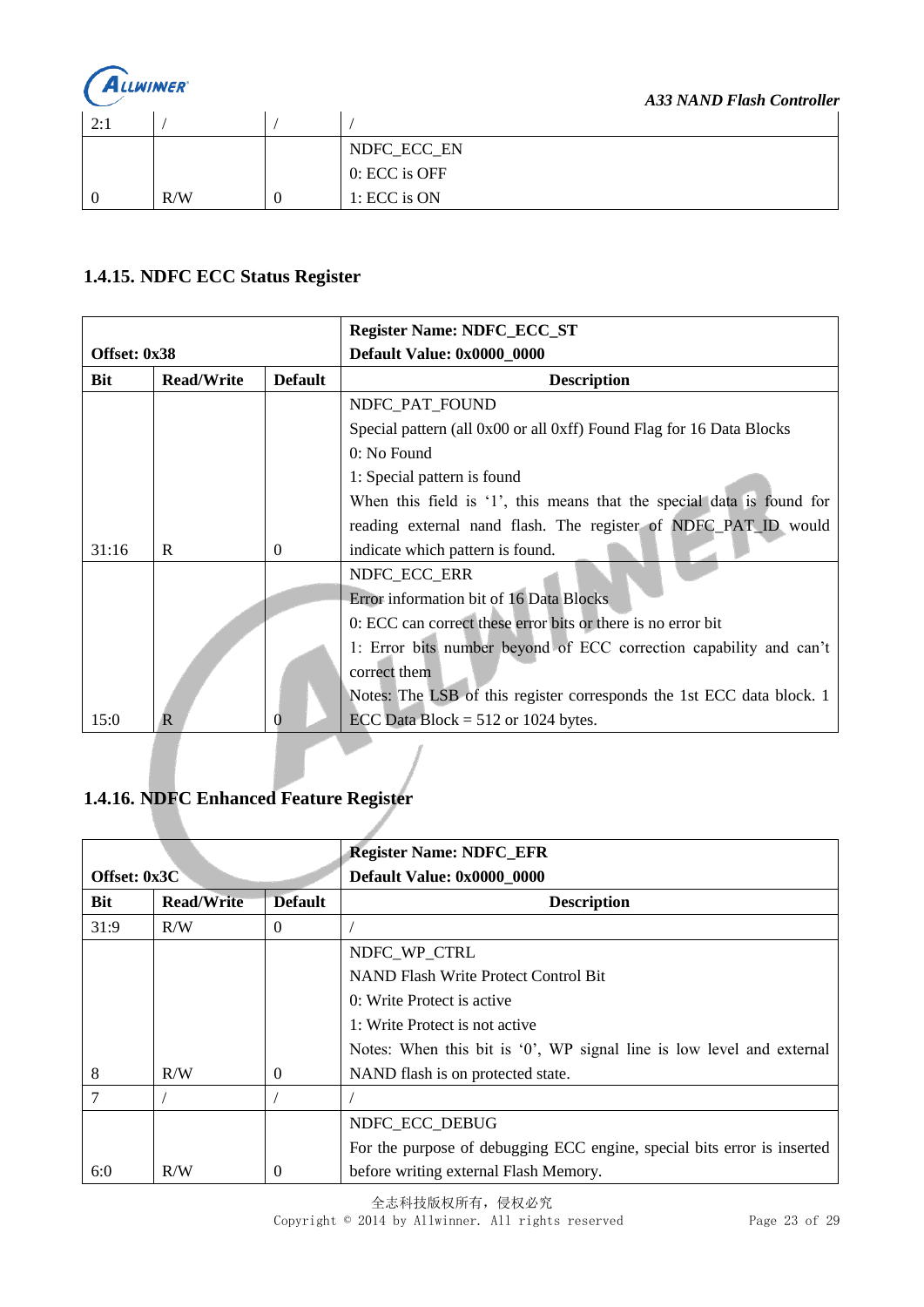

#### <span id="page-23-0"></span>**1.4.17. NDFC Error Counter Register 0**

|              |                   |                | <b>Register Name: NDFC_ERR_CNT0</b>                             |
|--------------|-------------------|----------------|-----------------------------------------------------------------|
| Offset: 0x40 |                   |                | Default Value: 0x0000 0000                                      |
| Bit          | <b>Read/Write</b> | <b>Default</b> | <b>Description</b>                                              |
|              |                   |                | ECC_COR_NUM                                                     |
|              |                   |                | ECC Corrected Bits Number for ECC Data Block[n] (n from 0 to 3) |
|              |                   |                | 0: No corrected bits                                            |
|              |                   |                | 1: 1 corrected bit                                              |
|              |                   |                | 2: 2 corrected bits                                             |
|              |                   |                | .                                                               |
|              |                   |                | 64: 64 corrected bits                                           |
| $[8i+7:8i]$  |                   |                | <b>Others: Reserved</b>                                         |
| $(i=0-3)$    | R                 | $\Omega$       | Notes: 1 ECC Data Block = $512$ or 1024 bytes                   |

### <span id="page-23-1"></span>**1.4.18. NDFC Error Counter Register 1**

|              |                   |                | <b>Register Name: NDFC_ERR_CNT1</b>                             |
|--------------|-------------------|----------------|-----------------------------------------------------------------|
| Offset: 0x44 |                   |                | Default Value: 0x0000_0000                                      |
| Bit          | <b>Read/Write</b> | <b>Default</b> | <b>Description</b>                                              |
|              |                   |                | ECC_COR_NUM                                                     |
|              |                   |                | ECC Corrected Bits Number for ECC Data Block[n] (n from 4 to 7) |
|              |                   |                | 0: No corrected bits                                            |
|              |                   |                | $1:1$ corrected bit                                             |
|              |                   |                | 2: 2 corrected bits                                             |
|              |                   |                | .                                                               |
|              |                   |                | 64: 64 corrected bits                                           |
| $[8i+7:8i]$  |                   |                | <b>Others: Reserved</b>                                         |
| $(i=0-3)$    | R                 | $\theta$       | Notes: $1$ ECC Data Block = $512$ or 1024 bytes                 |

#### <span id="page-23-2"></span>**1.4.19. NDFC Error Counter Register 2**

|              |                   |                | <b>Register Name: NDFC_ERR_CNT2</b>                              |
|--------------|-------------------|----------------|------------------------------------------------------------------|
| Offset: 0x48 |                   |                | Default Value: 0x0000 0000                                       |
| <b>Bit</b>   | <b>Read/Write</b> | <b>Default</b> | <b>Description</b>                                               |
| $[8i+7:8i]$  |                   |                | ECC COR NUM                                                      |
| $(i=0-3)$    | R                 |                | ECC Corrected Bits Number for ECC Data Block[n] (n from 8 to 11) |

全志科技版权所有,侵权必究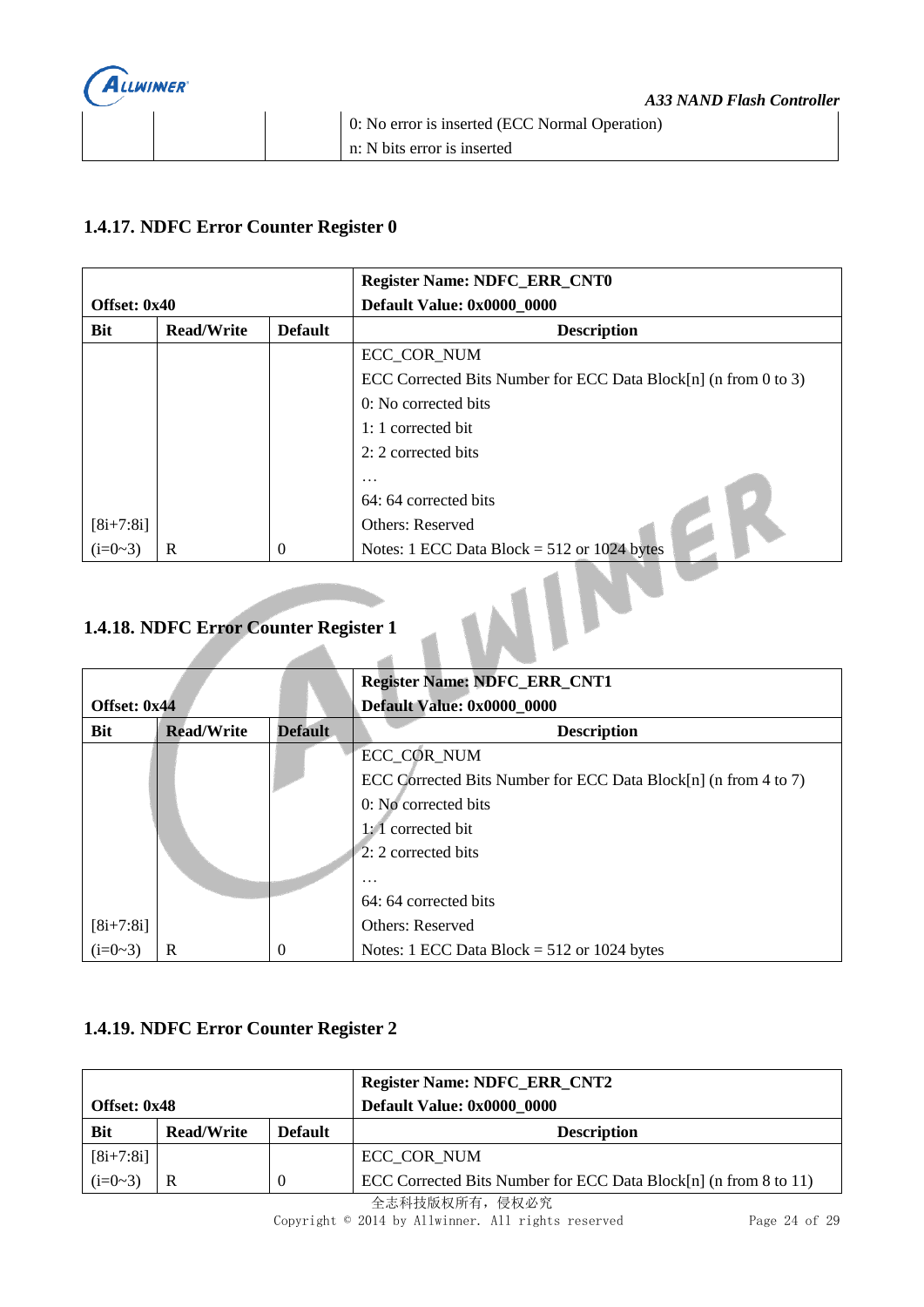

|  | 0: No corrected bits                          |
|--|-----------------------------------------------|
|  | 1: 1 corrected bit                            |
|  | 2: 2 corrected bits                           |
|  | $\cdot\cdot\cdot$                             |
|  | 64: 64 corrected bits                         |
|  | Others: Reserved                              |
|  | Notes: 1 ECC Data Block = $512$ or 1024 bytes |

#### <span id="page-24-0"></span>**1.4.20. NDFC Error Counter Register 3**

|              |                   |                | <b>Register Name: NDFC_ERR_CNT3</b>                               |
|--------------|-------------------|----------------|-------------------------------------------------------------------|
| Offset: 0x4C |                   |                | Default Value: 0x0000_0000                                        |
| <b>Bit</b>   | <b>Read/Write</b> | <b>Default</b> | <b>Description</b>                                                |
|              |                   |                | ECC_COR_NUM                                                       |
|              |                   |                | ECC Corrected Bits Number for ECC Data Block[n] (n from 12 to 15) |
|              |                   |                | 0: No corrected bits                                              |
|              |                   |                | 1: 1 corrected bit                                                |
|              |                   |                | 2: 2 corrected bits                                               |
|              |                   |                |                                                                   |
|              |                   |                | 64: 64 corrected bits                                             |
| $[8i+7:8i]$  |                   |                | Others: Reserved                                                  |
| $(i=0-3)$    | R                 | $\Omega$       | Notes: 1 ECC Data Block = $512$ or 1024 bytes                     |

## <span id="page-24-1"></span>**1.4.21. NDFC User Data Register [n]**

| Offset: $0x50 + 0x4*n$ |                   |                                                  | <b>Register Name: NDFC_USER_DATAn</b><br><b>Default Value: 0xffff ffff</b> |
|------------------------|-------------------|--------------------------------------------------|----------------------------------------------------------------------------|
| <b>Bit</b>             | <b>Read/Write</b> | <b>Default</b>                                   | <b>Description</b>                                                         |
|                        |                   |                                                  | USER DATA                                                                  |
|                        |                   | User Data for ECC Data Block[n] (n from 0 to 15) |                                                                            |
| 31:0                   | R/W               | $0x$ fffffffff                                   | Notes: 1 ECC Data Block = $512$ or 1024 bytes                              |

 $\frac{1}{2}$ 

Notes: n from 0 to 15

#### <span id="page-24-2"></span>**1.4.22. NDFC EFNAND STATUS Register**

|              |                   |                | <b>Register Name: NDFC_EFNAND_STATUS</b> |
|--------------|-------------------|----------------|------------------------------------------|
| Offset: 0x90 |                   |                | Default Value: 0x0000 0000               |
| <b>Bit</b>   | <b>Read/Write</b> | <b>Default</b> | <b>Description</b>                       |
| 31:8         |                   |                |                                          |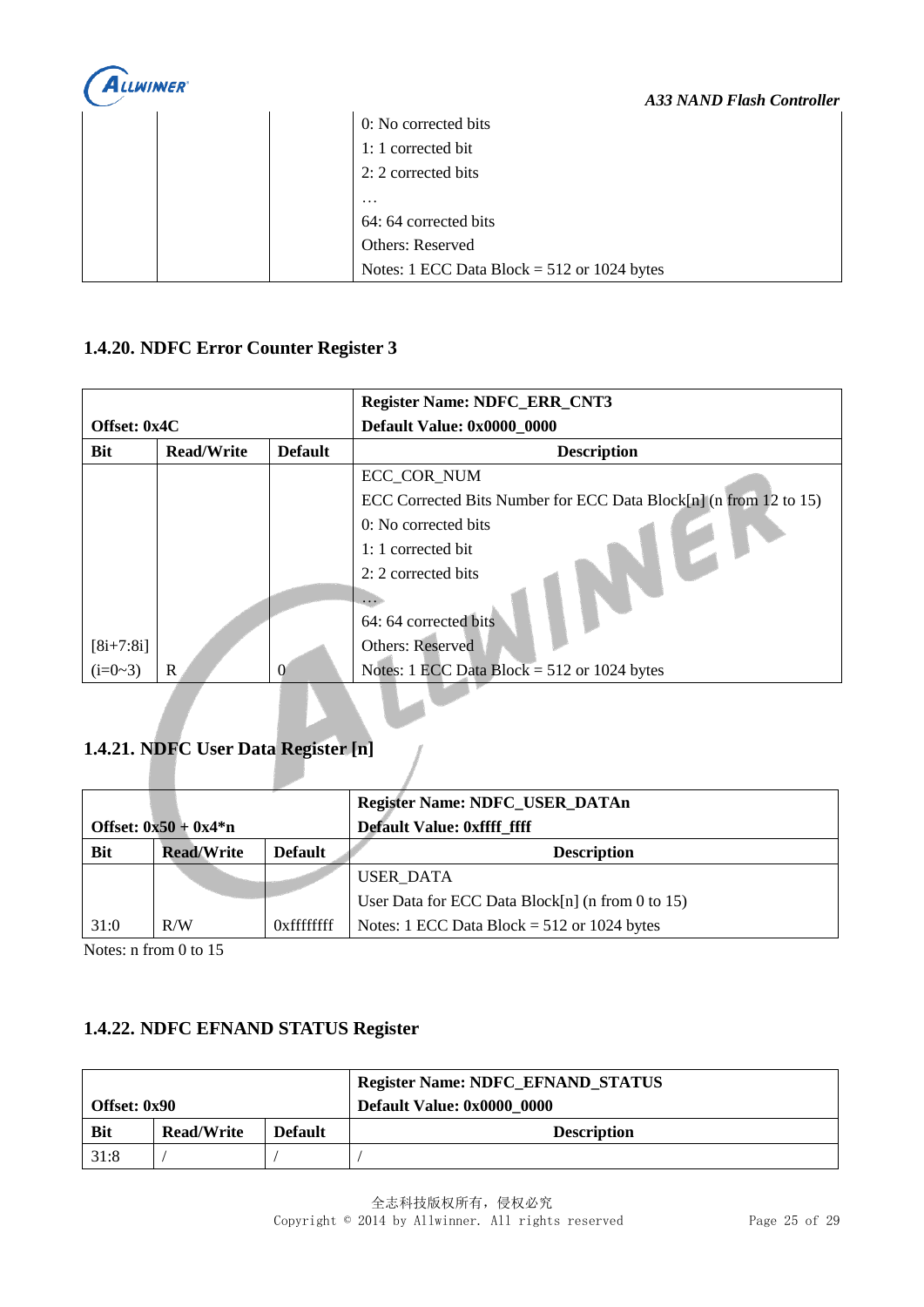

#### <span id="page-25-0"></span>**1.4.23. NDFC Spare Area Register**

|              |                   |                | <b>Register Name: NDFC_SPARE_AREA</b>                                      |
|--------------|-------------------|----------------|----------------------------------------------------------------------------|
| Offset: 0xA0 |                   |                | Default Value: 0x0000 0400                                                 |
| <b>Bit</b>   | <b>Read/Write</b> | <b>Default</b> | <b>Description</b>                                                         |
| 31:16        |                   |                |                                                                            |
|              |                   |                | NDFC SPARE ADR                                                             |
|              |                   |                | This value indicates the spare area first byte address for NDFC interleave |
| 15:0         | R/W               | 0x400          | page operation.                                                            |

#### **1.4.24. NDFC Pattern ID Register**

<span id="page-25-1"></span>

| 1.4.24. NDFC Pattern ID Register |                   |                |                                          |  |
|----------------------------------|-------------------|----------------|------------------------------------------|--|
|                                  |                   |                | <b>Register Name: NDFC_PAT_ID</b>        |  |
| Offset: 0xA4                     |                   |                | Default Value: 0x0000_0000               |  |
| <b>Bit</b>                       | <b>Read/Write</b> | <b>Default</b> | <b>Description</b>                       |  |
|                                  |                   |                | PAT_ID                                   |  |
|                                  |                   |                | Special Pattern ID for 16 ECC data block |  |
|                                  |                   |                | $0:$ All $0x00$ is found                 |  |
| $[2i+1:2i]$                      |                   |                | 1: All 0xFF is found                     |  |
| $(i=0~15)$                       |                   |                | <b>Others: Reserved</b>                  |  |

#### <span id="page-25-2"></span>**1.4.25. NDFC Read Data Status Register**

| <b>Register Name: NDFC_RDATA_STA</b> |                   |                |                                                                         |
|--------------------------------------|-------------------|----------------|-------------------------------------------------------------------------|
| Offset: 0xA8                         |                   |                | Default Value: 0x0100 0000                                              |
| <b>Bit</b>                           | <b>Read/Write</b> | <b>Default</b> | <b>Description</b>                                                      |
| 31:25                                |                   |                |                                                                         |
|                                      |                   |                | NDFC_RDATA_STA_EN                                                       |
|                                      |                   |                | 0: Disable the counting number of bit 1 and bit 0 during current read   |
|                                      |                   |                | operation.                                                              |
|                                      |                   |                | 1: Enable the counting number of bit 1 and bit 0 during current read    |
|                                      |                   |                | operation.                                                              |
|                                      |                   |                | The number of bit 1 and bit 0 during current read operation can be used |
| 24                                   | R/W               | 0x1            | to check whether a page is blank or bad.                                |
| 23:18                                |                   |                |                                                                         |
| 17:0                                 | R/W               | 0              | NDFC_RDATA_STA_TH                                                       |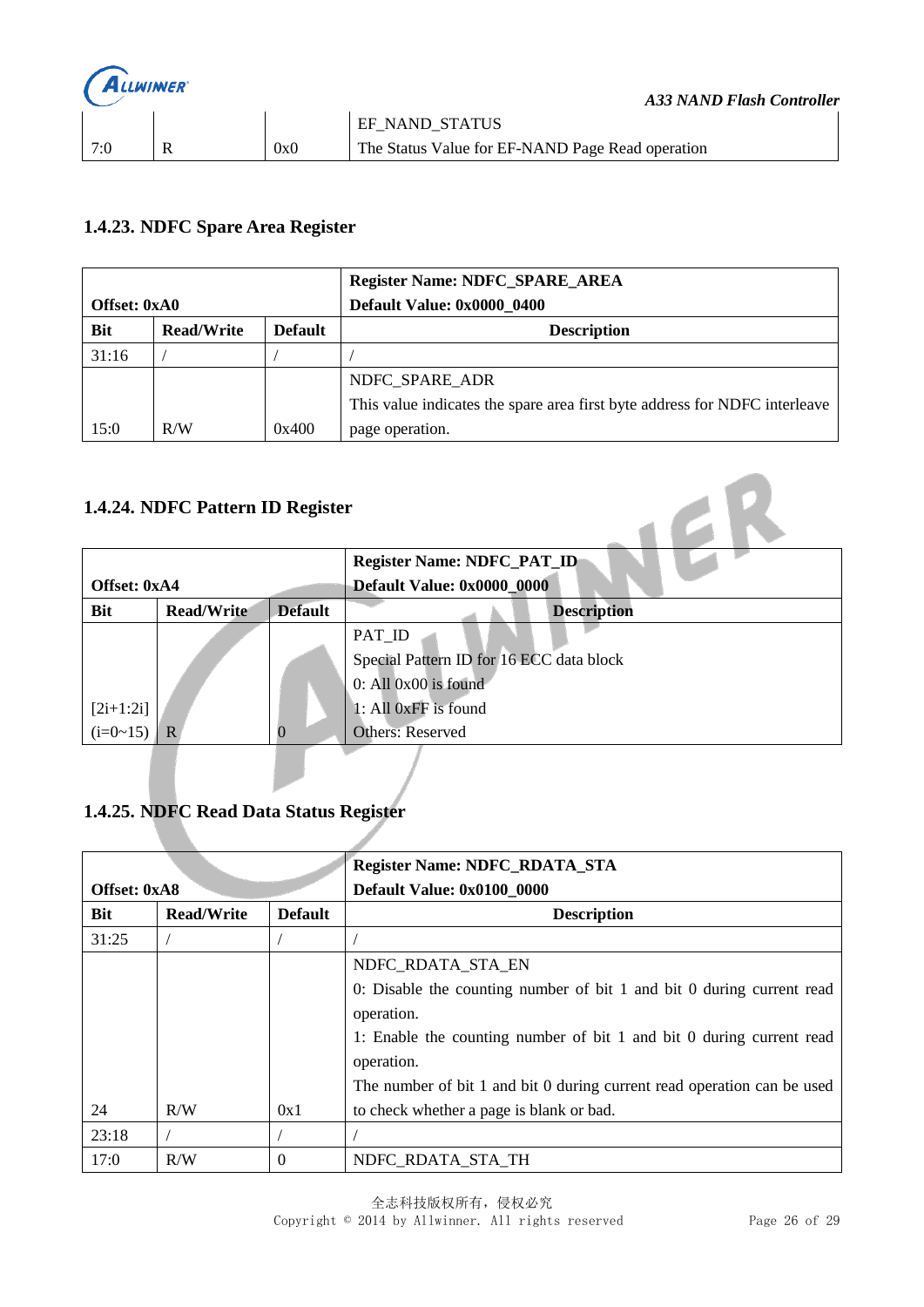

|  | The threshold value to generate data status.                               |
|--|----------------------------------------------------------------------------|
|  | If the number of bit 1 during current read operation is less than or equal |
|  | to threshold value, the bit 13 of NDFC_ST register will be set.            |
|  | If the number of bit 0 during current read operation is less than or equal |
|  | to threshold value, the bit 12 of NDFC ST register will be set.            |

#### <span id="page-26-0"></span>**1.4.26. NDFC Read Data Status Register 0**

|              |                   |                | <b>Register Name: NDFC_RDATA_STA_0</b>                               |
|--------------|-------------------|----------------|----------------------------------------------------------------------|
| Offset: 0xAC |                   |                | Default Value: 0x0000 0000                                           |
| <b>Bit</b>   | <b>Read/Write</b> | <b>Default</b> | <b>Description</b>                                                   |
|              |                   |                | BIT CNT 1                                                            |
|              |                   |                | The number of input bit 1 during current command. It will be cleared |
| 31:0         | R                 | $\theta$       | automatically when the next command is executed.                     |

#### <span id="page-26-1"></span>**1.4.27. NDFC Read Data Status Register 1**

|                     |                   |                | <b>Register Name: NDFC_RDATA_STA_1</b>                               |
|---------------------|-------------------|----------------|----------------------------------------------------------------------|
| <b>Offset: 0xB0</b> |                   |                | Default Value: 0x0000_0000                                           |
| <b>Bit</b>          | <b>Read/Write</b> | <b>Default</b> | <b>Description</b>                                                   |
|                     |                   |                | BIT CNT 0                                                            |
|                     |                   |                | The number of input bit 0 during current command. It will be cleared |
| 31:0                | R                 |                | automatically when the next command is executed.                     |

#### <span id="page-26-2"></span>**1.4.28. NDFC MBUS DMA Address Register**

| <b>Offset: 0xC0</b> |                   |                | <b>Register Name: NDFC_MDMA_ADDR</b><br>Default Value: 0x0000 0000 |
|---------------------|-------------------|----------------|--------------------------------------------------------------------|
| <b>Bit</b>          | <b>Read/Write</b> | <b>Default</b> | <b>Description</b>                                                 |
|                     |                   |                | MDMA ADDR                                                          |
| 31:0                | R/W               |                | <b>MBUS DMA</b> address                                            |

#### <span id="page-26-3"></span>**1.4.29. NDFC MBUS DMA Byte Counter Register**

|              |                   |                | <b>Register Name: NDFC_MDMA_CNT</b> |
|--------------|-------------------|----------------|-------------------------------------|
| Offset: 0xC4 |                   |                | Default Value: 0x0000 0000          |
| <b>Bit</b>   | <b>Read/Write</b> | <b>Default</b> | <b>Description</b>                  |
| 14:0         | R/W               |                | MDMA CNT                            |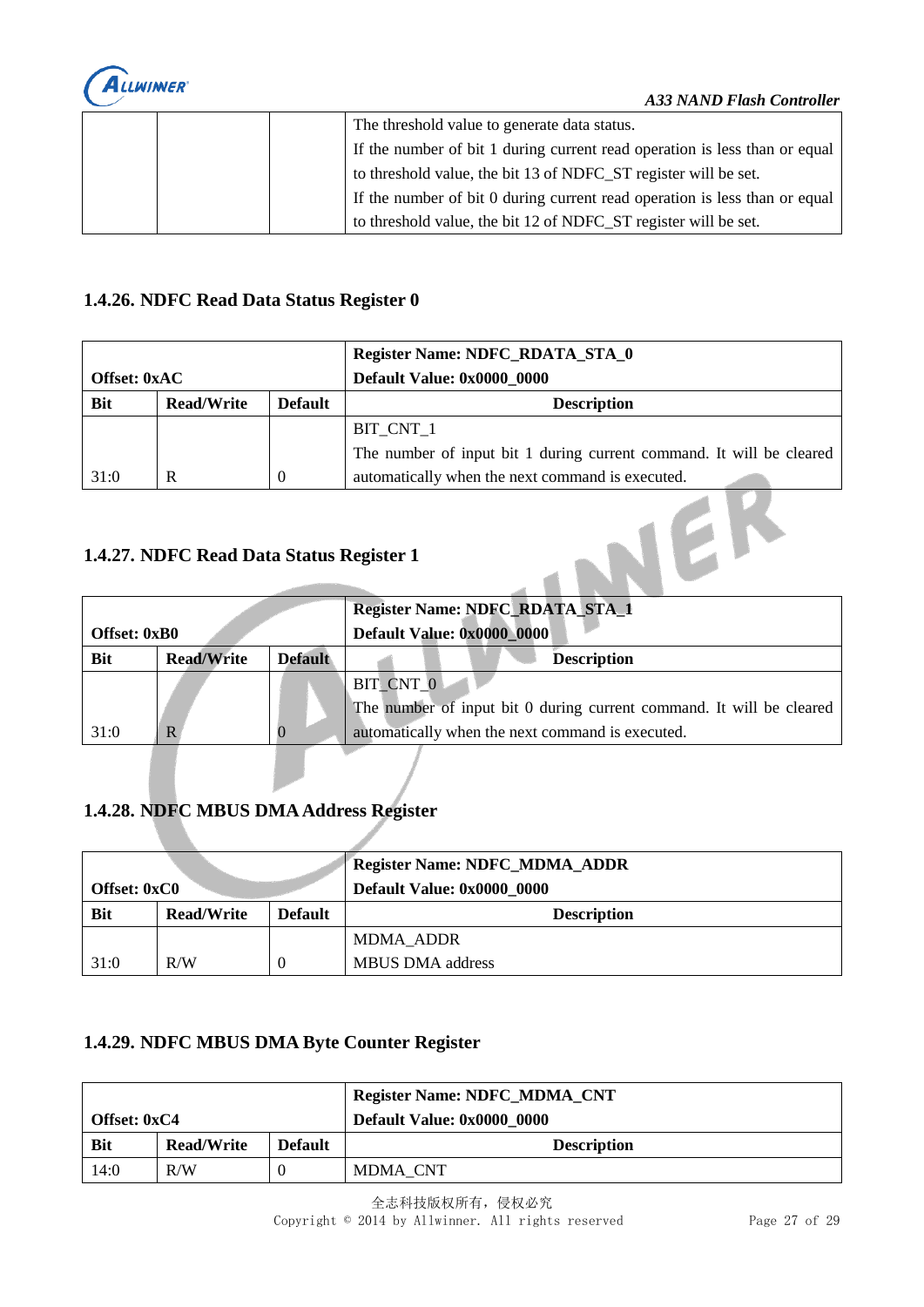

# <span id="page-27-0"></span>**1.5. NDFC Operation Diagram**



Figure 13. Page Program Diagram